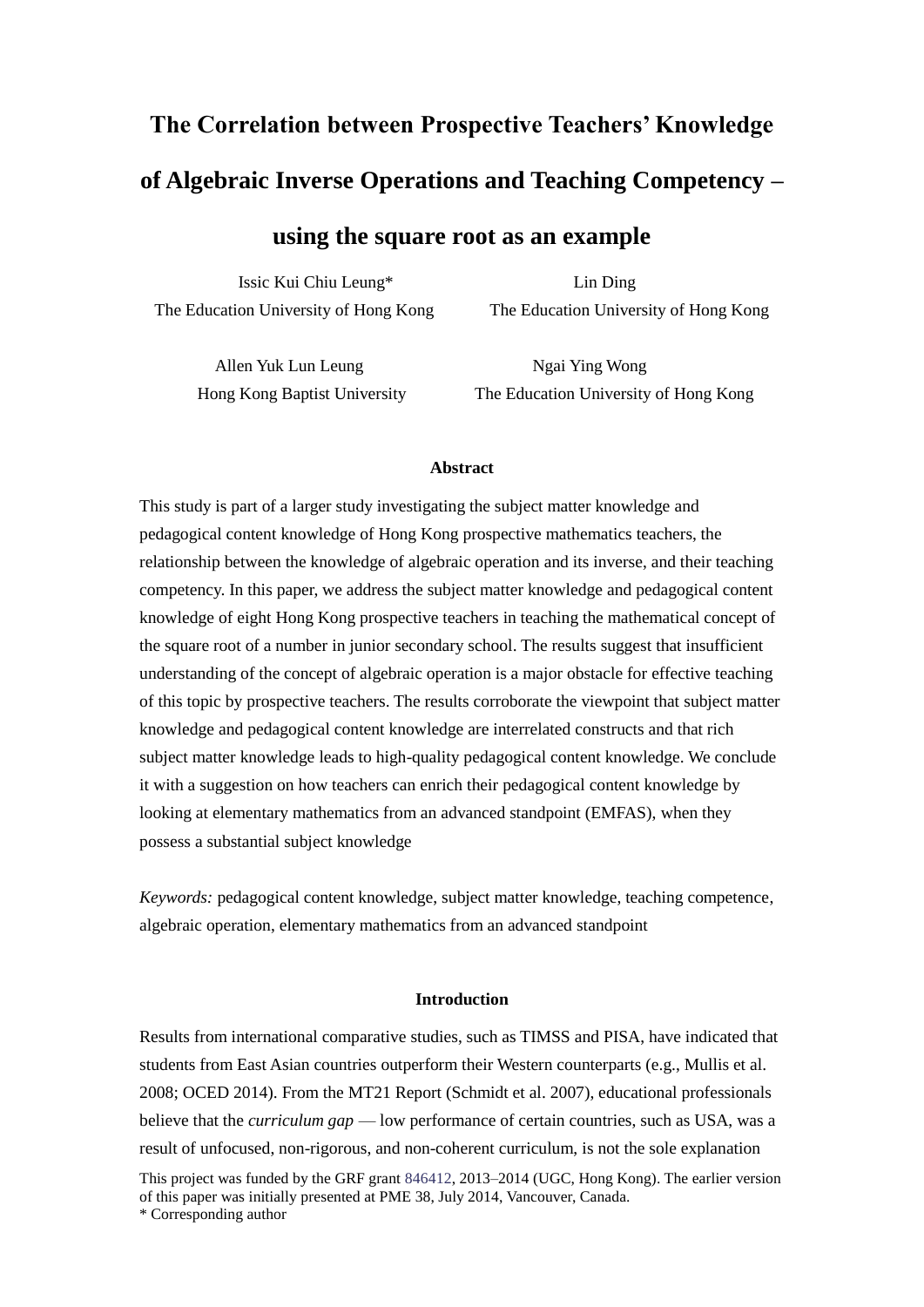for the performance discrepancies between students from Western and Eastern countries. The *preparation gap* — the teachers of well performing countries in international benchmarking exercises have been trained with extensive educational opportunity in mathematics and in practical training of mathematics teaching. The MT21 project was a pilot study for TEDS-M study (Tatto et al. 2008). The finding was later echoed by the results of the International Association for the Evaluation of Educational Achievement (IEA), Teacher Education and Development Study in Mathematics (TEDS-M) (Tatto et al. 2012), and became a fundamental concern. The results from TEDS-M study showed that prospective mathematics teachers from two participating East Asian countries, Taiwan and Singapore, ranked among the top of participating countries in terms of achievement in both content knowledge (CK) and pedagogical content knowledge (PCK) assessments. In particular, in the MT21 Report, it stated: *The difference in achievement between the Asian eight grades and the US eight grades is likely related to not only the "preparation gap" found in TIMSS but also to a "preparation gap" — the fact that teachers in those countries had a very different configuration of teaching experiences as a part of their teacher preparation* (p. 2), in the sense that US teachers are not well prepared in their professional training in comparison with their counterparts.

It was intuitively believed that the high performance in such international assessments would result in well-equipped and competent teachers in the two countries. The intuition just echoes the finding of the exploratory study done by Hill and her colleagues (Hill et al. 2008b). They claimed that teachers' mathematical knowledge plays an important role in their teaching. However, little is known about the reasons for this relationship – how much knowledge they possess in order to teach effectively; how one kind of knowledge affects the other? More explorations might elucidate this educational concern.

## Theoretical Framework

In his mostly cited article, Shulman (1986) set out the multidimensional nature of teachers' professional knowledge by identifying, among other dimensions, three aspects of professional knowledge: pedagogical knowledge, subject knowledge, and PCK. A large body of research has been done to modify and expand Shulman's PCK by integrating it with other knowledge domains. For example, Mishra and Koehler (2006) coined the term TPACK (Technological, Pedagogical and Content Knowledge) by merging a technological knowledge domain with the pedagogical knowledge domain and content knowledge domain. In mathematics, Hill et al. (2005) further conceptualized teachers' professional knowledge by categorizing it into two domains: mathematical subject matter knowledge (SMK) and PCK. In their Mathematics Knowledge for Teaching (MKT) model (Hill et al. 2008a, p. 377), PCK and SMK are considered as two different categories. PCK includes knowledge of content and students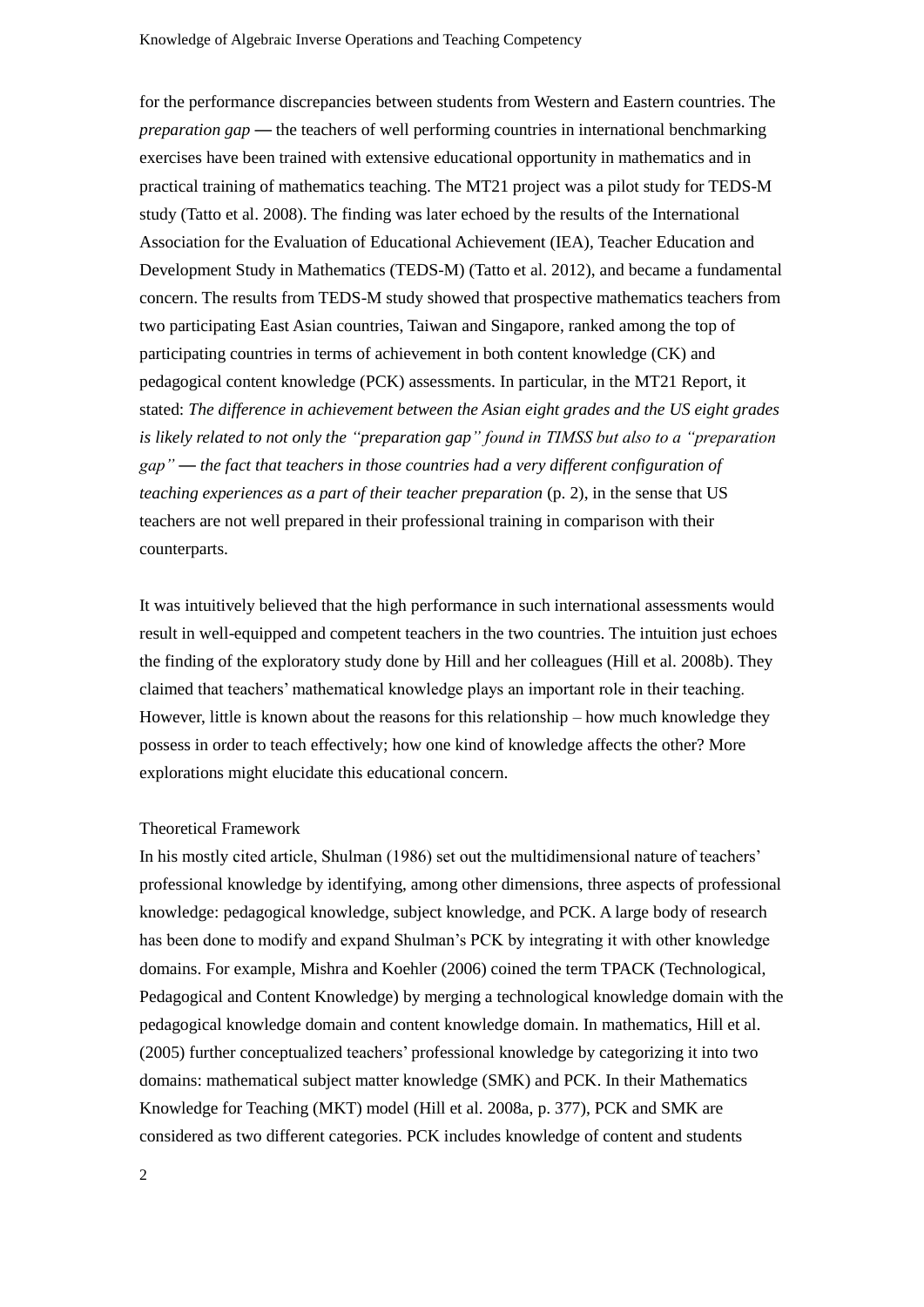(KCS), knowledge of content and teaching (KCT) and knowledge of the curriculum. Yet all three constructs under PCK are connected with SMK (some researchers use the term content knowledge: CK, the two terms might not be exactly equivalent, but they are generally referred to in mathematics knowledge as a subject discipline) in various ways. However, the relationship between PCK and SMK is considerably vague. It is vague because we still do not know how these two kinds of knowledge affect the teaching effectiveness simultaneously, in the sense one may be more dominant than the other. Do these dominant phenomenon change when teaching a more advanced level of mathematics? Or vice versa? Are they both sufficient conditions? Or are both necessary and sufficient for teaching effectiveness? Does SMK guide PCK? If strong SMK leads to the proficiency of PCK, what features of SMK will constitute the leading of such proficiency of PCK? In Ball's construct, there are several subsets in SMK. Content understanding is a special kind of knowledge that is a key to the profession of teaching (Shulman 1986). Robust SMK is a prerequisite of teachers' preparation of mathematics. That is, the quality of SMK (roughly equivalent to CK at Shulman's decade) has an important bearing on the PCK. We summarize our description in a modified construct of MKT. The original one was introduced by Ball et al. (2005).





The diagram illustrates the distribution of different domains of knowledge. There are two observations, firstly, PCK (at the right) is totally disconnected with SMK (at the left). That was the original construct of Ball's model. Secondly, *content* appears in several subdomains indicating that content, assembly the subject content, appears at both sides.

Although some studies have separated the constructs PCK and SMK empirically, a strong connection between PCK and SMK in the construct was found. For example, Krauss et al.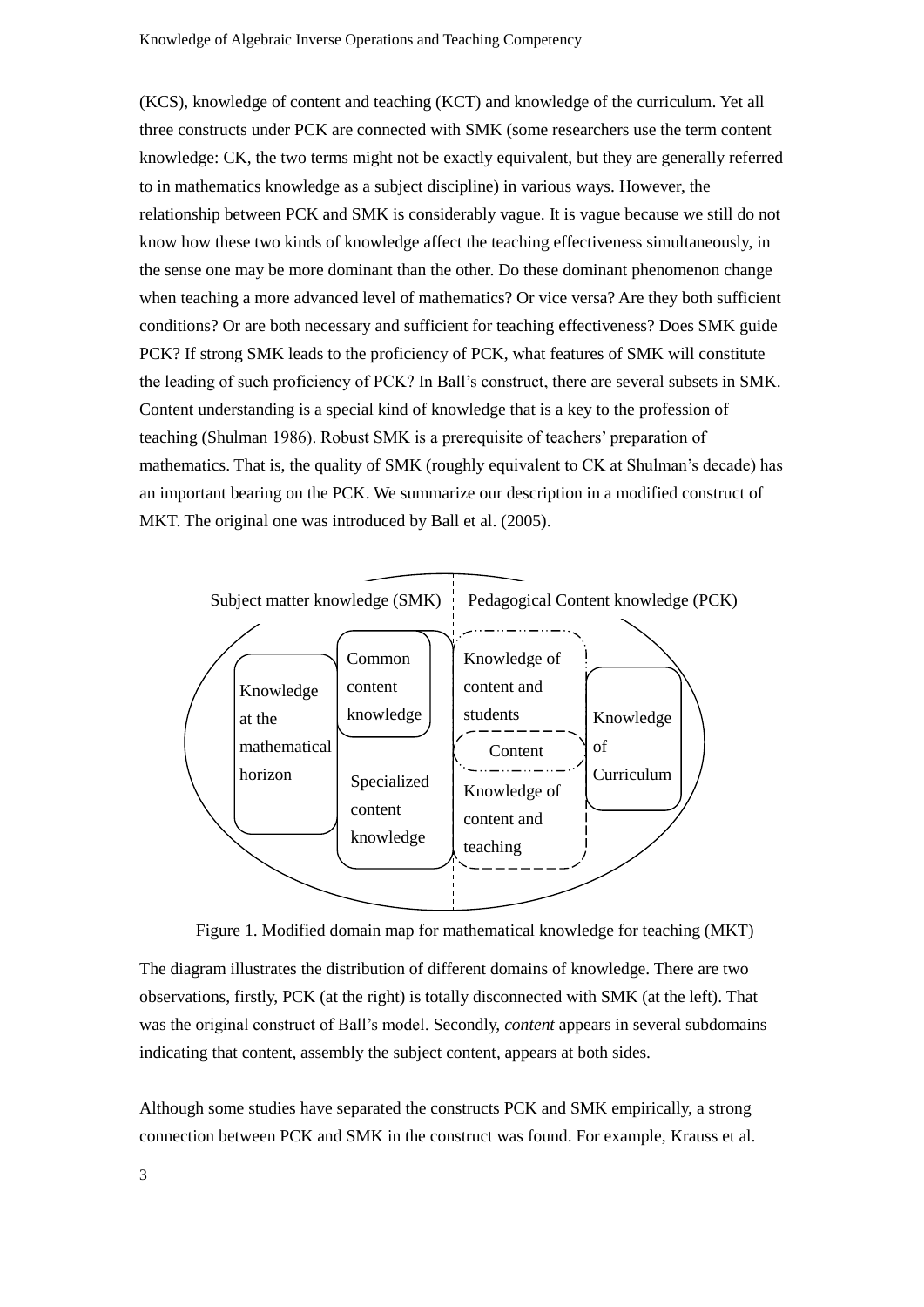(2008) investigated the relationship between PCK and SMK, and revealed that students majoring in mathematics performed well on SMK and also surprisingly well on PCK. They asserted that rich SMK can be one route to PCK. Even (1993) investigated the SMK of pre-service secondary mathematics teachers in U.S. and its relationship with PCK in teaching the concept of functions (topic specific SMK). Even suggested that good SMK is necessary for teacher preparation, particularly on focusing on enriching teachers' knowledge in a constructivist point of view on teaching and learning.

Schwarz et al. (2008) investigated how pre-service teachers illustrate the knowledge in proving the proposition: *Double the sides of a square will double its diagona*l (p. 795). Pre-service teachers generally use Pythagoras theorem to prove it, where skill of mastery of procedure plays a greater role. Rather, very few of them (4 out of 67 participants) applied the property of similar triangles where deductive reasoning of geometry is required. The proficiency of deductive reasoning partially reflects the richness of knowledge of geometry. Jumping to algebraic and numerical procedures at the early stage of a proof glosses over the sufficiency of conditions that must be analysed in the process of proving.

These results showed that insufficient SMK might have led pre-service teachers to adopt teaching approaches that emphasized procedural mastery rather than conceptual understanding. Bill and her associates also included both common content knowledge (CCK) and specialized content knowledge (SCK) into their construct of SMK (see Figure 1). In particular, they distinguished SCK from CCK, noting that the former *allows teachers to engage in particular teaching tasks, including how to represent mathematical ideas accurately, explain common rules and procedures, and examine and understand unusual solution methods to problems* (Hill et al. 2008, p. 377). In addition, Thompson (2016) questioned the focus on assessing MKT. He stated that MKT would be more profitable when it is shifted from focusing on teachers' declarative knowledge to teachers' mathematical meaning. The teachers' mathematical meanings for teaching would become important sources of teachers' instructional decisions and action and thus it helps by providing useful guidelines for designing teachers' professional development. The question is: what constitute teachers' MKT?

Elementary Mathematics from an Advanced Standpoint (EMFAS).

The idea of teaching elementary mathematics from an advanced standpoint (EMFAS) is inspired by Felix Klein (1932) who identified the phenomenon of double discontinuities, which highlighted the common situation fresh mathematics teachers' experienced. They encountered difficulty in studying university mathematics that requires a large degree of rigour that is not required in learning school mathematics. In contrast, they came across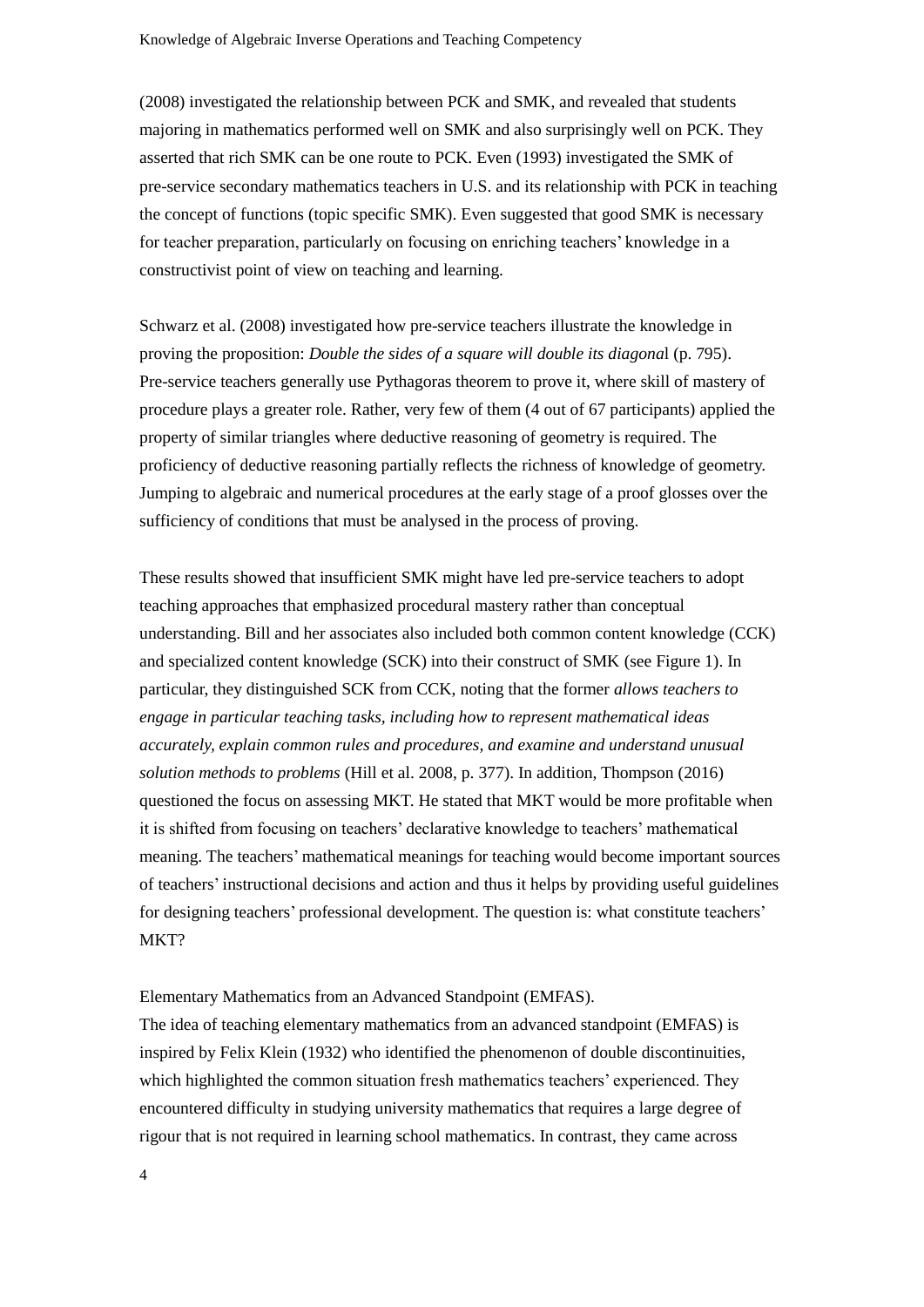difficulty in teaching elementary mathematics in school, after they graduated from university, at where rigour and stringency (Kaiser & Buchholtz 2014) can be skipped. Graduates of teacher college encounter a kind of knowing-doing gap (Turner 1995) when they come to the classroom. In which they know the complete idea of certain mathematical concepts, but find it difficult to deliver them for students' learning. However, *transformation* builds a *bridge* (Deiser et al. 2014) between advanced (university) mathematics and elementary (school) mathematics. Even though the nature of framework of transformation has yet been explored, teachers' capability of applying EMFAS is likely one of the ingredients to build such a bridge.

In a recent study, Buchholtz et al. (2013) reemphasized EMFAS as an essential category that constitutes teachers' professional knowledge. According to their findings, they suggested that *"…prospective teachers should have adaptable mathematical knowledge: a knowledge that comprises school mathematics, but goes beyond it and relates it to the underlying advanced academic mathematics, which according to Klein (1932) we call the knowledge of elementary mathematics from an advanced standpoint."* (Buchholtz et al. 2013, p. 108). The results derived from their international comparative study indicated that the future mathematics teachers from top mathematics-performing countries or regions, including HK, still demonstrated problems in linking school mathematics and university mathematics systematically. The construct of EMFAS "*aims at the mediation and integration of school mathematics into already acquired canon of knowledge gained by advanced academic mathematical experiences*" (Buchholtz et al. 2013, p. 109). Teachers mediate the mathematical knowledge to their students, and it differs from subject content knowledge, that it entails knowledge of students and teaching.

Looking at or interpreting a mathematical idea from an advanced standpoint (EMFAS) is not the synonym of *knowing more* or *understanding deeper* about it. It involves how to unpack the abstract mathematical content, mediate and make it comprehensible for students via a teaching-learning activity. EMFAS and experience of going through the process of abstraction enables teachers to transform the advanced knowledge, which comprises of a sequential understanding of axioms, postulates, definitions, notions, results and their proofs, and diverse applications, to intuitively and authentically accessible knowledge for school students' learning (Deiser & Reise 2014). In the investigation of mathematical meaning for teaching, Thompson (2016) also helped us understand what PTs' meaning would be in mediating advanced knowledge learnt in university for students' learning.

In this study, we investigate the SMK and PCK of Hong Kong PTs on the concept of the square root of a number for lower secondary school algebra. And elaborate how EMFAS helps teachers to deliver the abstract concept of the square root; to students who intuitively treat it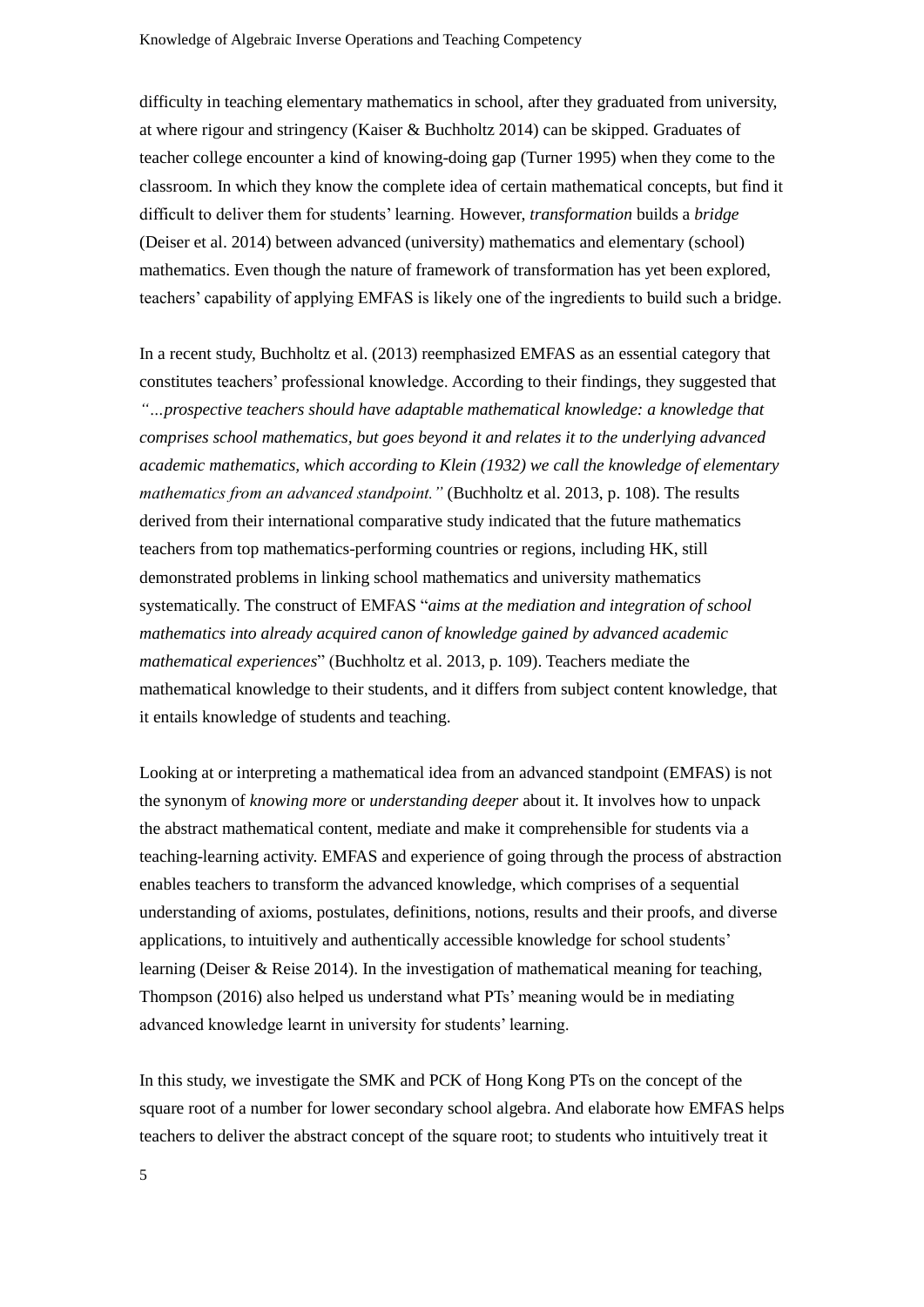as a reverse process of squaring a number.

## Learning Mathematics via abstraction.

Fundamental to the learning of mathematics is the process of learning abstraction. Mitchelmore and White (2000, 2004, 2007) identified four stages of learning mathematical abstraction: *familiarization*, *similarity recognition*, *reification* and *formalization* based on the constructivist's approach. From observing relevant objects, ideas or operations, a precept or a prototype of concept would be developed. The contextual understanding to a concept would be developed in this process - familiarization. For the next stage, students recognize similarities between relevant and familiar examples from observation. The use of mathematical representation illustrates the definition of the concept, would be evident in this stage. It helps to develop linkages among various concepts and facilitate that communication occurs among concepts. In the reification process, the concept would be embodied, and renewed in a new conceptual network. The use of concept, special case and generalization would be evident in this process. In the final stage, critical understanding of the concept would be developed. Learners could evaluate their new or old method of solving problems with the help of the understanding of the abstract concept and generalize the techniques used in the process of problem solving.

Put it into the context of learning square and square root, the identification of more than one pair-up multiplicative decompositions *a*, *b*  $(a \times b = N)$  of a given number *N* is the *familiarization* stage. For example,  $1 \times 16 = 2 \times 8 = 4 \times 4 = 16$  shows three such pairs. From which there is only one pair (4, 4) consists of a duplicate member 4. In the second stage: *similarity recognition,* learners may identify that there are only some numbers that consist of only a duplicate pair, these numbers are  $9 = 3 \times 3$  and  $25 = 5 \times 5$ . In the third stage: *reification*, learners identify that they cannot determine the multiplicative pair for an arbitrary number, but only for some special numbers such as 9, or 25, which can be decomposed to a duplicate pair. The generalization of this idea to the area of a square that its magnitude equals, to the multiplication of its own side's length by itself. Conversely, learners can treat finding the side from a given area of square, as a reverse process of finding the pair of decomposition of a given number. In the fourth stage: the *formalization*, the concept of finding the side of a square with a given area can be interpreted as solving a quadratic equation  $x^2 = N$ . Hence the definition and property of square root and the meaning of radical sign  $\sqrt{\phantom{a}}$  will be learnt.

Studies on the topic square roots.

There has been studies of how students find it hard to learn the concept of square and square roots (see, e.g., Tirosh et al. 1997, Hebert 2003, Gough 2007 & Crisan 2014). The understanding of the meaning of square and square root of a given number is important as a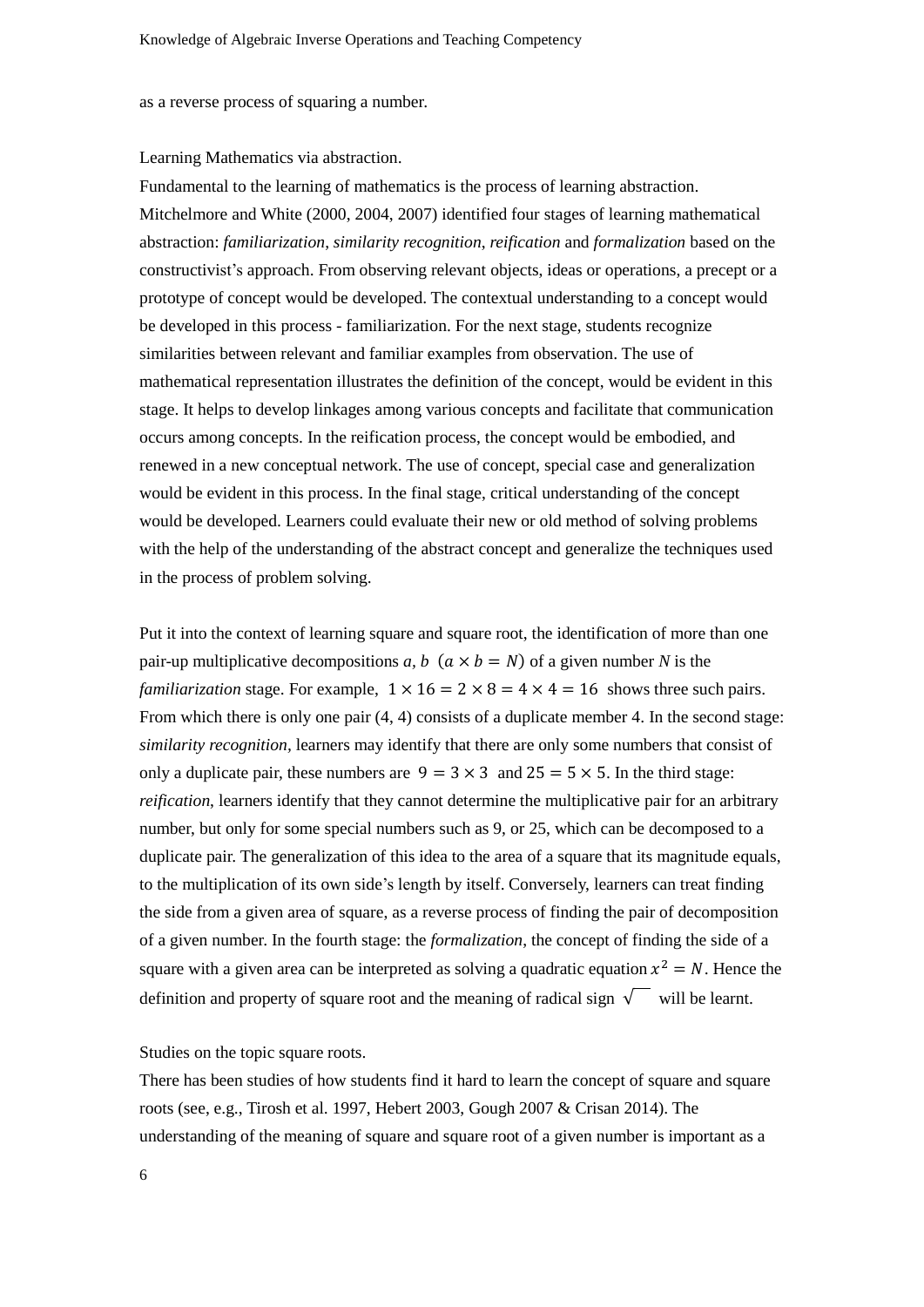prerequisite of learning quadratic equations. We do not use the term *the power 2 of* ..., but the word *square* obviously because there has been a closed geometric connection to the area of the quadrilateral square. When most people take the convenient name *square*, people might have missed the convention of square and square root notations that are raised from solving a quadratic equation from which two possible solutions might occur. When mathematicians say to evaluate  $\sqrt{16}$ , we simply refer to an intermediate step of solving a quadratic equation  $x^2 = 16$ , while the negative solution is negligible. Thus, by convention,  $\sqrt{16}$  means the positive square root of 16.

However, many curriculums prefer to introduce the notion of square root before the method of solving quadratic equations. This easily creates confusion for students as they are taught to treat 16 (or any square number) as the area of a quadrilateral square and find the length of its side (Gough 2007). Unfortunately it is hard for them to grasp the reason why  $\sqrt{16}$  cannot be −4 as (−4) 2 is also 16. Gouph (2007) pointed out that it would be a challenge for teachers to teach the concept of square and square roots when they introduce the term *square root* to students. Students felt it was hard to connect the numerical value with the geometric shape, where it seems absurd to have a figure with an edge of negative length.

Crisan (2014) investigated teachers' concepts of square roots in terms of the meaning of the radical sign  $\sqrt{\phantom{a}}$  and found out that some teachers had difficulty in distinguishing  $\sqrt{25}$ ,  $\pm\sqrt{25}$ , and the value of *x* in  $x^2 = 25$ . Tirosh and Even (1997) even argued that we should not insist to define the surd term like  $(-8)^{1/3}$ . They explored the definitions of the index rule, and the radical sign and related operations; and concluded that there were always confusion

and inconsistency by demonstrating the dilemma "  $- 2 = (-8)^{\frac{1}{3}} = (-8)^{\frac{2}{6}} = 2$ ". However, we counter argue that the generally accepted definition by mathematicians is perfect. The above example given by Tirosh and Even (1997) will generate an extraneous value when introducing

a power of 2 to  $(-8)^{\frac{1}{6}}$ . For a counter example when one does not know how to solve  $x - 1 =$ *a* but to write  $(x-1)^2 = a^2$  and get  $x = 1 + \sqrt{a^2}$ . That would be incomplete as  $x = 1 - \sqrt{a^2}$  is also a solution of this quadratic equation, but not of the equation  $x - 1 = a$ .

Many, if not all of these studies of the knowledge competency of teachers on this special topic, point towards the suggestion that effective teaching and learning likely requires teachers' advanced mathematical knowledge (AMK) (Zazkis & Leikin 2010). Teachers deficient understanding of the concept of square and square root mentioned in the above studies is based on the elementary algebraic perspectives such as: meaning of the radical sign, the operational rules of indices of a number, treating the squaring-square-rooting as a pair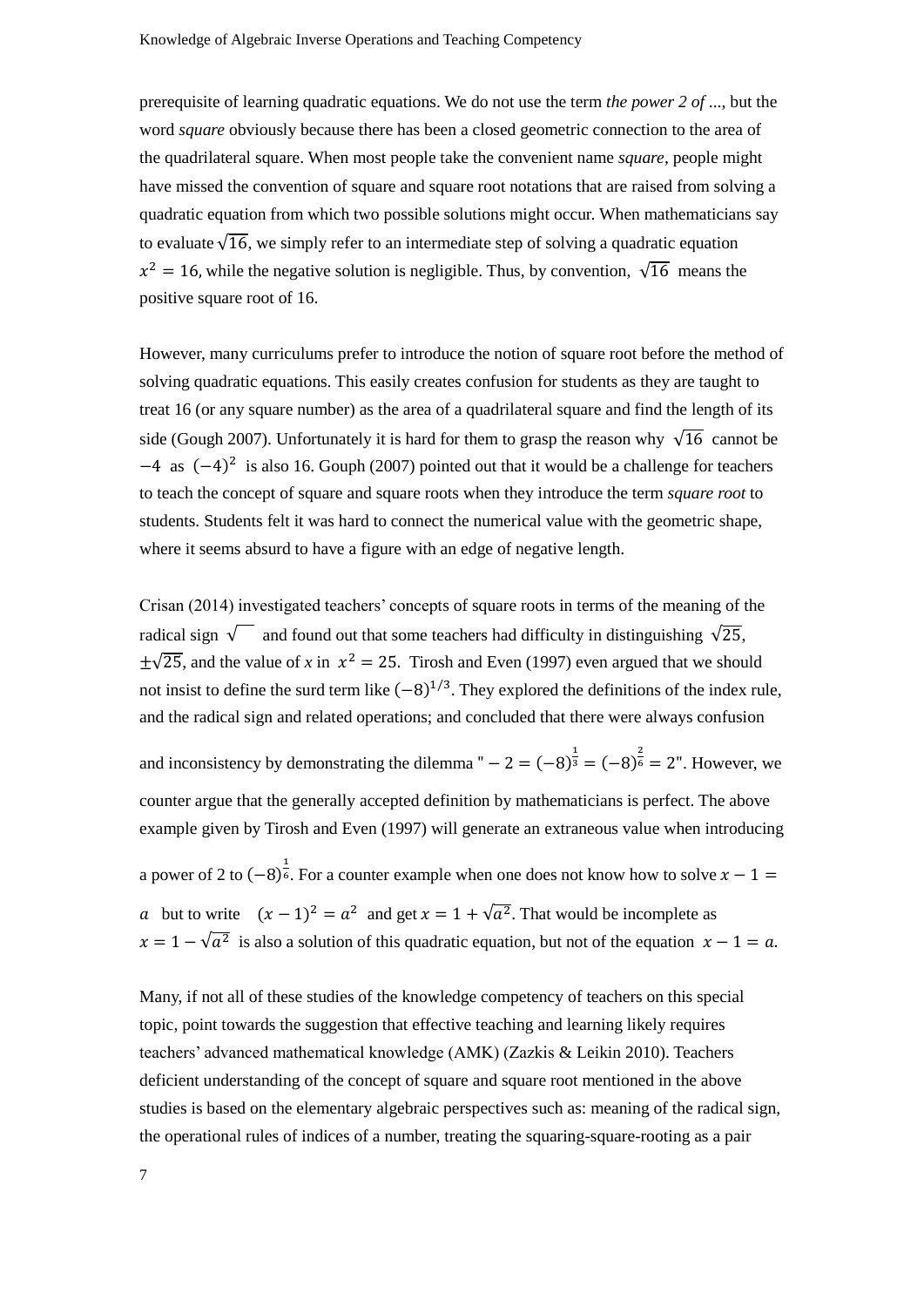forward-reverse process. We are looking at the situation from the set-functional perspective in

which AMK is required. For example, when looking at why  $\sqrt{(-a)^2} \neq -a$ . we define

squaring-square-rooting as a composite function of squaring and its inverse, acting on a variable in a well-defined domain and range as sets respectively. In particular, we are looking at mathematics from an advanced stand point (EMFAS) (Buchholtz et al. 2013) - a kind of knowledge about variable, set, and function and its inverse in this case, that enables students' mediation of mathematical concepts and ideas.

Under Usiskin's four categories of the concept of algebra (Usiskin 1988), there are various meaning of variables obtained in each category; (1) Algebra as an arithmetic generalization, variable becomes a pattern generalized. (2) Algebra as a set of problem solving procedures, variable becomes an unknown or a constant. (3) Algebra as an illustrator of relationship between quantities, variable becomes an argument or a parameter. (4) Algebra as a structure such as fields, rings, groups, etc., variable becomes an arbitrary symbol. The concept of variable is one of the teachers' subject knowledge we want to examine.

On the other hand, Wilson et al. (2005) identified four characteristics of good mathematics teaching, namely, it requires prerequisite knowledge, promotes mathematical understanding, engages and motivates students, and carries out effective management. Accordingly, teachers believe that good teaching requires richness of knowledge of mathematics and knowledge of students. The two characteristics identified by Wilson et al. (2005): prerequisite knowledge, and promotion of mathematical understanding, requires substantial SMK. Possessing quality SMK and PCK is essential for a good mathematics teacher. We thus attempted to understand more the quality of PTs' SMK and PCK regarding their ability to teach an algebraic abstraction of a particular topic (square and square root in this study) of secondary school algebra, via a set of well-designed questions. Although one specific topic may not reflect the whole situation, it may serve as reference for further investigation into teaching mathematical abstraction for different topics and levels. Specifically, the research questions we aimed to answer in the current study are as follows:

- What are the SMK and PCK that HK PTs exhibit in teaching the abstract concept of the square root of a number?
- How does the algebraic thinking of PTs relate to the quality of PCK in teaching this concept?

#### **Method**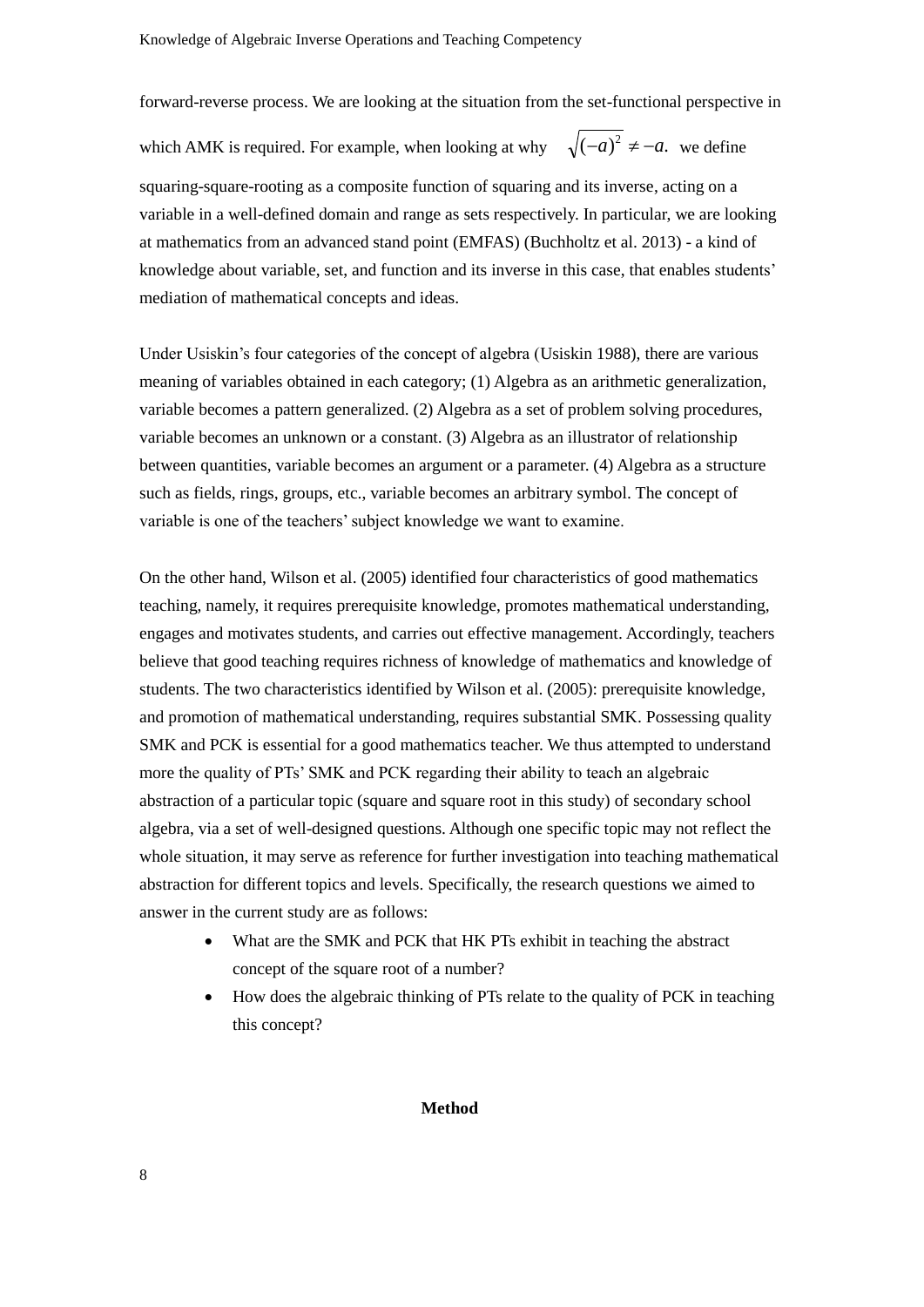This study is part of a larger project (2013-2014) in which two groups of prospective secondary mathematics teachers in HK participated. The participants were in either their third or fourth year of their studies towards a Bachelor of Education (BEd) in Mathematics or a

Postgraduate Diploma in Education (PGDE) in Mathematics. There were three stages in the investigation in which we identify PTs'



*Figure 2.* The context of a video-based interview (stage three)

(1) belief and attitude on the nature of mathematics,

the concept of mathematics learning, and the role of mathematics teachers etc. through a agree-disagree type of questionnaire of 97 item questions. There were around 200 participants in this stage.

(2) subject knowledge covering almost the full curriculum of secondary mathematics through a test of multiple choices and short questions of routine mathematics problems. A score (from 0 to 68) was given to each participant's test. There were around 70 out of these 200 participants of stage (1), in this stage.

(3) PCK and SMK via interview questions related to the demo lesson while watching a video lesson (See Figure 2). 24 PTs were selected according to their scores (roughly one-third of these 24 participants in their low, middle and high scores in stage (2) respectively). From these 24 PTs, 8 of them were interviewed on watching a demo lesson video on the system of linear equations, another 8 of them did the same on watching one about square and square root, and the last 8 PT's watched a lesson video on congruent triangles.

At the end of the study, we shall write a holistic article on how PTs' beliefs and attitudes, and subject knowledge affect their teaching practice through a series of real and hypothetical questions. These hypothetical questions are deliberately, but realistically created during the interview via watching the demo lesson video. The entire project was comprised of both quantitative and qualitative data collection. Based on the results of stage (2), 8 participants were selected for stage (3), which is the focus of this study, consisting of clinical interviews to explore the PTs' PCK and SMK in teaching three mathematical topics. The PTs were assigned the pseudonyms Jack, Fanny, Mandy, Gary, Charles, Alvis, Edward and Ray. The interviews were video-based interviews, involving a 40-minute lesson in a Grade 8 class from the TIMSS 1999 Hong Kong video (TIMSS, 1999). During the interview, both the researcher and participants sat next to each other (see Figure 1). The researcher controlled the play of the video, stopped playing it and asked questions when appropriate. The interviewees watched the video and occasionally wrote responses on the whiteboard. The entire process was video-taped. Table 1 lists the interview questions based on the MKT framework of Hill et al. (2008), which was incorporated with EMFAS.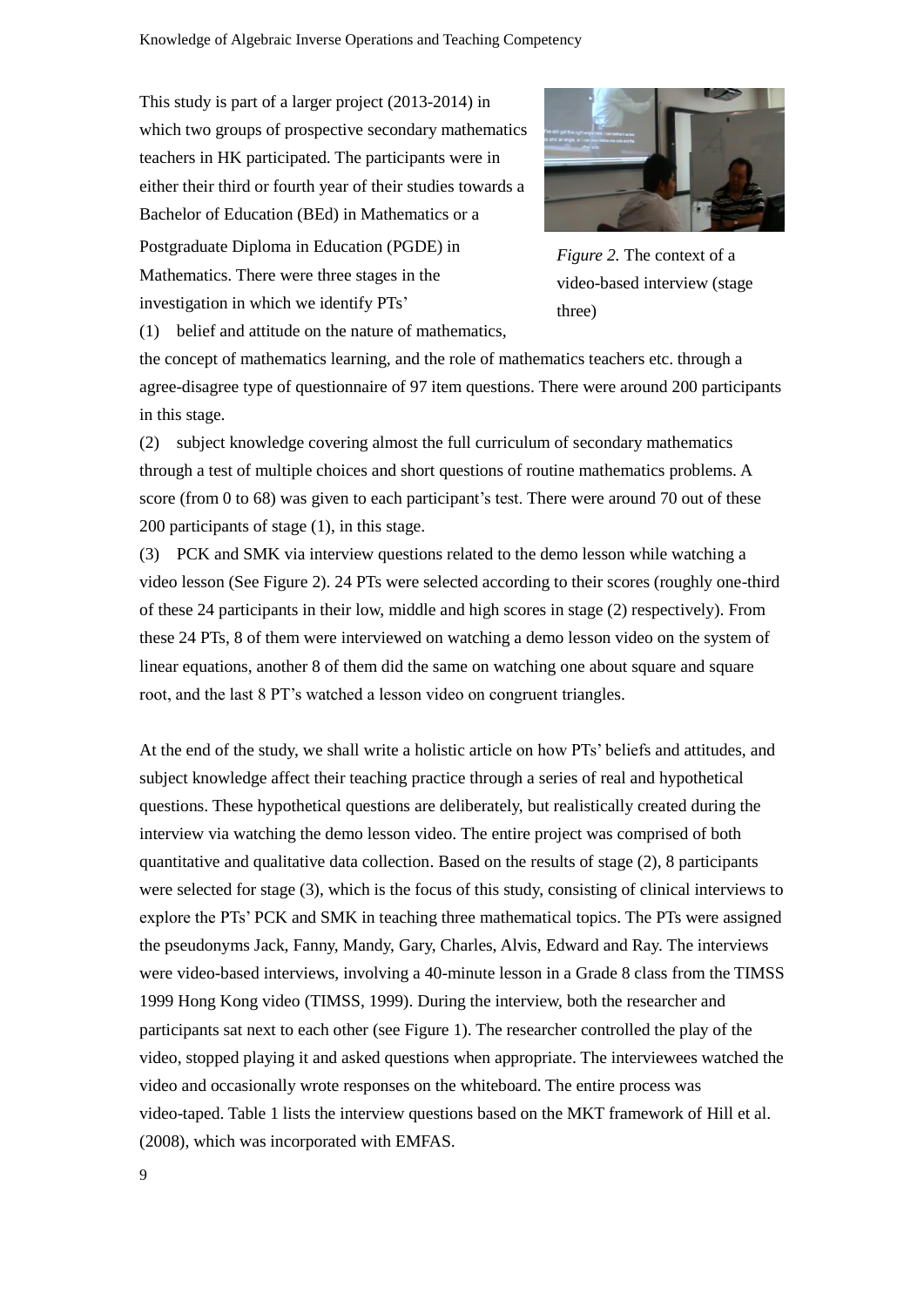## Table 1

*Interview questions corresponding to PCK categories*

|            | Interview questions                   | Context of video                               |
|------------|---------------------------------------|------------------------------------------------|
| <b>KCT</b> | What are your comments on this        | In the TIMSS video, the teacher told the       |
|            | teacher's approach of introducing     | students to find a number that produced a      |
|            | the concept of the square root? If    | specified quantity after multiplying the       |
|            | you were the teacher, what would      | number by itself. In general, the process of   |
|            | you do?                               | obtaining a square root as a reverse process   |
|            |                                       | of simple multiplication.                      |
| <b>KCT</b> | How to teach students to find the     | The teacher in the TIMSS video focused on      |
|            | square roots of 9; i.e. $(a)^2 = 9$ . | the square roots of 9 being either positive or |
|            |                                       | negative.                                      |

# **Table 2**

*Interview questions corresponding to SMK categories*

|            | Interview questions                                          | Context of video                                                   |
|------------|--------------------------------------------------------------|--------------------------------------------------------------------|
| <b>KCS</b> | What is the student's thinking in                            | In prompting the student to find the                               |
| <b>KCT</b> | considering $a$ as a positive                                | negative square root of 9, the teacher in the                      |
|            | number in writing the                                        | TIMSS video wrote a question: "What is                             |
|            | expression: $(a)^2 = 9$ for                                  | the negative square root of 9?" A male                             |
|            | determining a negative value for                             | student was invited to solve this problem on                       |
|            | the square root of $a$ ? (KCS);                              | the blackboard. He immediately wrote the                           |
|            | If you were the teacher, how                                 | expression $(-a)^2 = 9$ , thought for a while                      |
|            | would you respond to this                                    | but could not find the answer. The teacher                         |
|            | student? (KCT)                                               | suggested that he erase the negative sign in                       |
|            |                                                              | front of a.                                                        |
| <b>CCK</b> | What are your comments on this                               | In the textbook used in this video lesson,                         |
| <b>SCK</b> | student's solution: $\sqrt{(-4)^2}$                          | one exercise involved asking the students                          |
| (EMFAS)    |                                                              | whether $\sqrt{(-4)^2} = -4$ is true. To                           |
|            | $=(-4)^{2\times\frac{1}{2}}=(-4)^{1}=-4$ ? Is it             | investigate the richness of the PTs' SMK, a                        |
|            | correct? Please provide reasons                              | hypothetical scenario was posted: A student                        |
|            | to support your answer from a<br>mathematical point of view. | demonstrated how $\sqrt{(-4)^2} = -4$ by saying                    |
|            |                                                              | that $\sqrt{(-4)^2} = (-4)^{2 \times \frac{1}{2}} = (-4)^1 = -4$ . |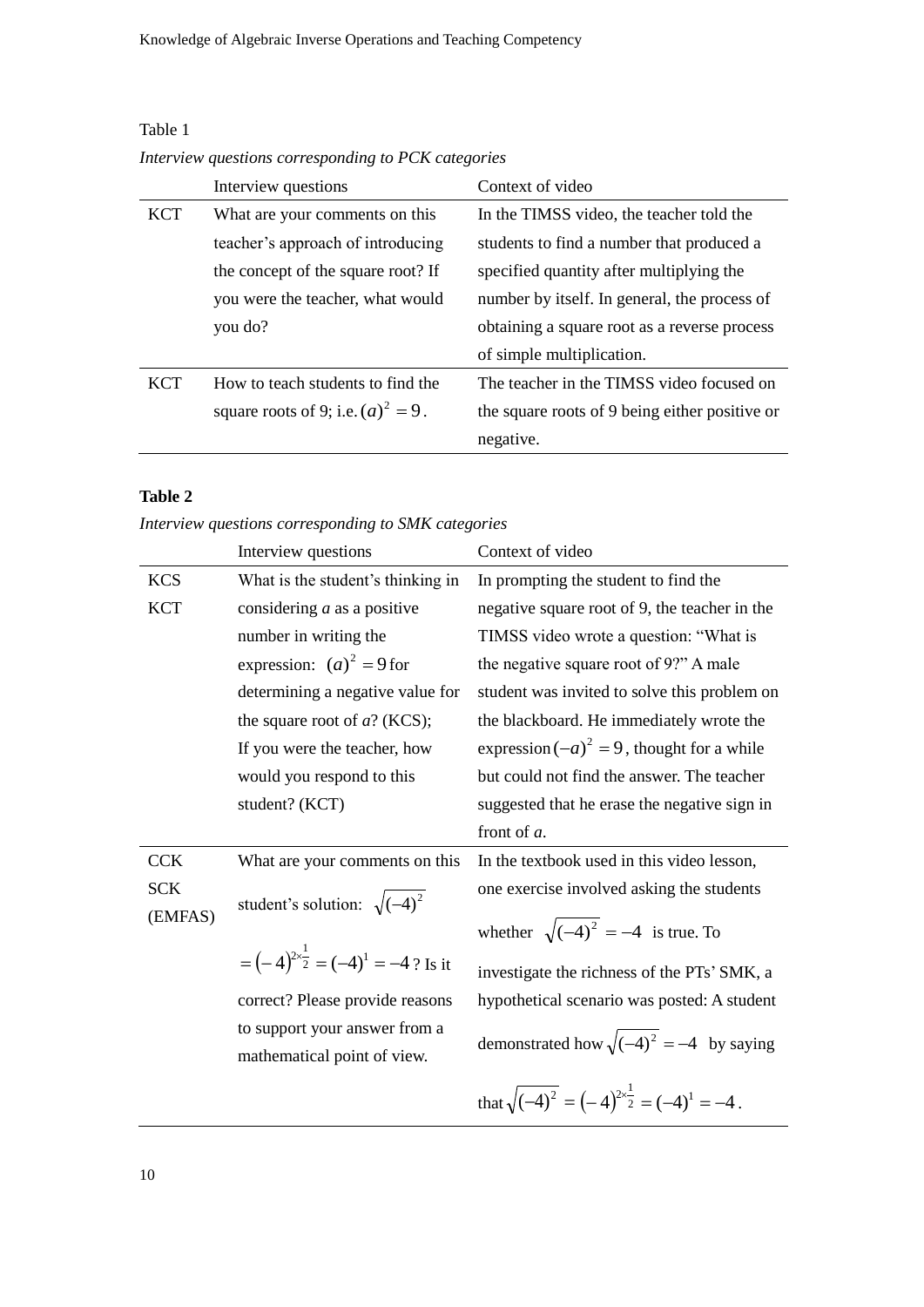The following sample item questions are selected from the protocol:

- The figure (Figure 3) shows the teacher's chalkboard explanation of the square root of the square of -4, how would you evaluate this approach?
- If you were the teacher, would you like to adopt this approach?
- If not, could you please suggest other alternatives for approaching this question?



*Figure* 3. Chalkboard explanation of the square root of the square of -4.

## **Findings**

This section presents preliminary findings and analysis based on the Hong Kong PTs' responses to PCK and SMK as described in Table 1 and Table 2.

KCT: Introducing the concept of square root

All PTs tended to introduce the concept of the square root by connecting it with the concept of the square of a number. The first approach they used was introducing square numbers such as 4, 9, 16 and 25; for example, Mandy asked students:

"What is the square of 3? What is the square of 4? Let's think about  $1^2$ ,  $2^2$ ,  $3^2$ ..." (Mandy)

The second approach is to introduce the relationship between the area and the side of a square.

"I will draw a square… Because square is [area of] a Square. Square is the self-multiplication of the length of side of a square. That is the area of a square. Therefore the name of square is related to a square. Yes…. [therefore I] draw a square as an introduction." (Alvis)

Some participants emphasized the notation of the square and square root, and illustrated the concept of notations by using a square image either explicitly or implicitly.

In addition to Fanny, the other two participants, Mandy and Jack, mentioned explicitly that students might confuse the concept of the square of 3 with that of 3 multiplied by 2. For example, Mandy justified adopting the approach of



Figure 4. Fanny's picture of explaining why  $3 \times 2 \neq 3^2$ .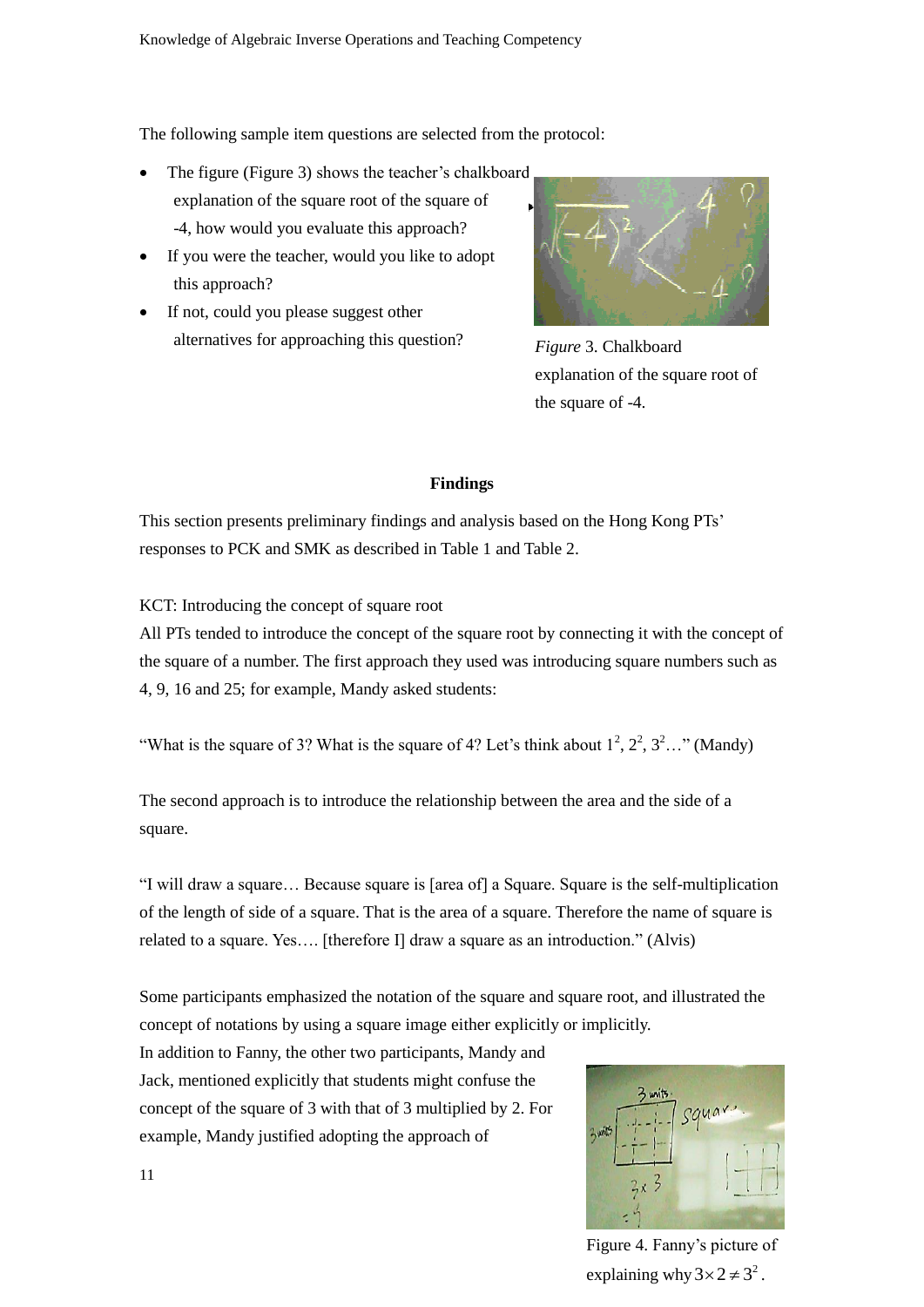introducing square numbers to strengthen students' understanding that the "meaning of square of 3" refers to the term "3" multiplied by itself, not multiplied by 2.

For example, Figure 4 shows how Fanny demonstrated the square with length of side 3 units and an area of 9 square units. Fanny also tried to help students distinguish the concept of  $3<sup>2</sup>$ from  $3 \times 2$  (Figure 4).

Ray also expressed this worry about using some specific numbers as teaching examples e.g.  $1^2$ ,  $2^2$ ,  $3^2$ , so on, as students failed to develop an abstract meaning of the topic.

"For using a specific example to generalize… is not a very good habit…, that is it… That means it may make students to habituate this thought. But actually…. Undoubtedly you observe…. The pattern, it's ok. But if… for a habitual introduction… students will have a wrong mind over a long period of time: whenever I see… a specific example, generally should be like that." (Ray)

Ray emphasised that the habitual introduction of a concrete example to generalize a new concept might not be the best teaching approach. To a certain extent, it is true. Because some special mathematical structures and features may not be easily illustrated by real examples. Learners have to get used to thinking and interpreting the meaning in an abstract way. It might just be Ray's belief.

## KCT: Introducing the notion  $a^2 = 9$ "

Explaining the equation  $a^2 = 9$  entails introducing students to the concept of positive and negative square roots. They highlighted the term "self-multiplication," and introduced the students to the sign rules of multiplication and division of directed numbers. Which is almost a purely procedural approach. Charles's approach was typical of the PTs: he wrote  $3 \times 3 = 9$ and  $(-3) \times (-3) = 9$ . Besides, no visual representations were used by these PTs to explain how to solve such problems. A picture of an array of dots representing the square numbers might be a choice of a visual representation (See Figure 5).



12 *Figure 5.* An array picture of dots representing the first few square numbers where 16 has two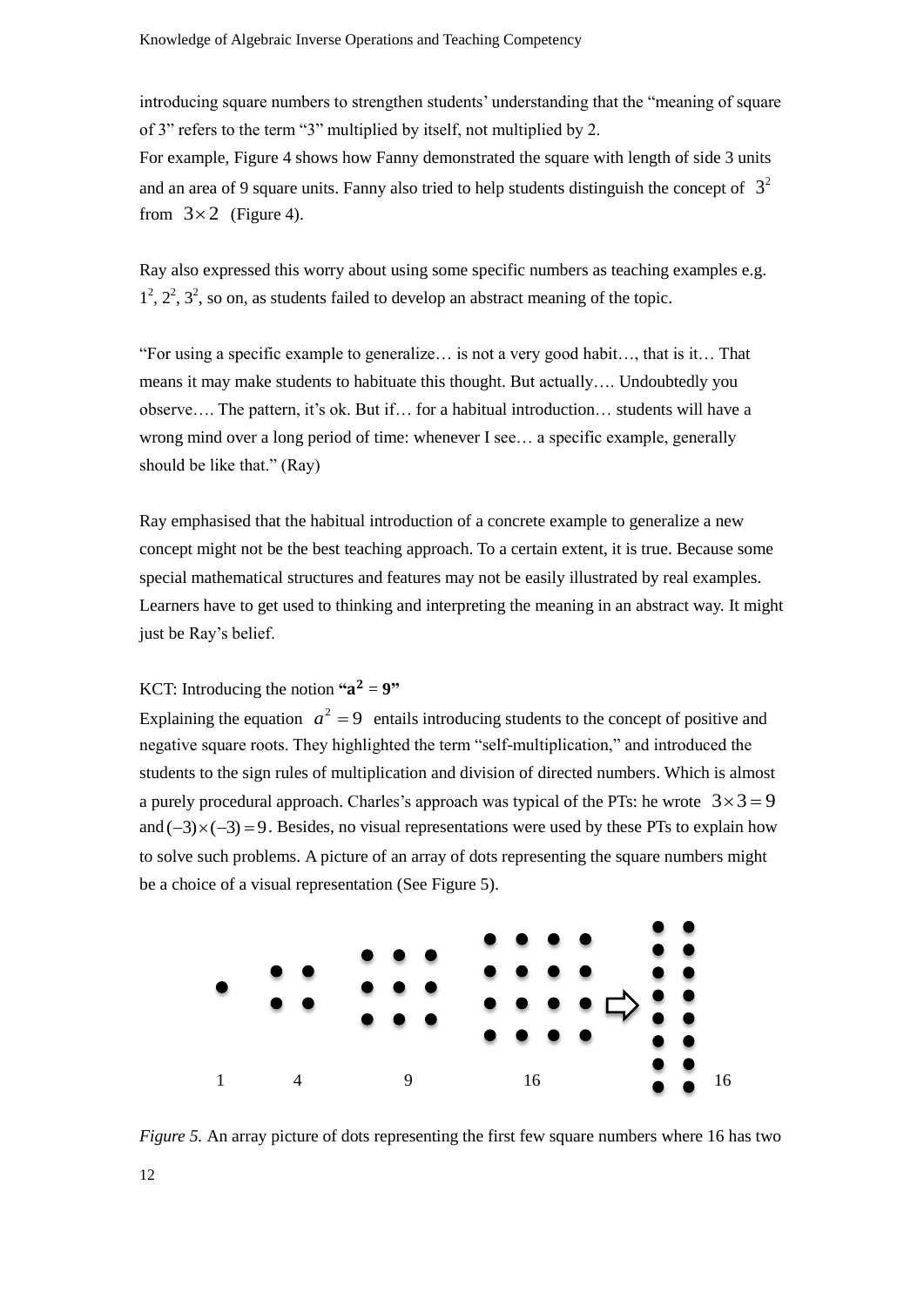non-trivial binary decompositions of multiplication, namely  $2 \times 8$  and  $4 \times 4$ .

The above array demonstrates that not all numbers can be represented by dots arranged in a square shape that indicate  $a^2 = 1, 4, 9$ , or 16. The 16 dots can be arranged into two possible shapes of numbers of dots in the row, times that in the column, but only one shape (decomposition) is a square. Which leads to the uniqueness of the positive solution of  $x^2 = N$ . Without any visual representation, Edward and Alvis focused on the relationship between square and square root. They presented the square roots as a reverse process of squaring. Edward used an equation of  $x^2 = 9$  and let students guess the value(s) of *x*. Some PTs suggested using a geometric figure to show the relation between square and square root. However, finding the area of a rectangle is one of the illustrations of multiplication whereby the length and area of a plane figure must be non-negative real numbers. Therefore this demonstration is not sufficient to show the existence of the negative square root of a real number. Gary and Ray:

"Er… I might think of drawing a square. Three…three [is nine]…but I don't have ideas on how to draw the square with [the side] as negative 3." (Gary) "Actually we can't visualize negative number, 'but…er… in fact how we explain this? Er… in directed number system, we can visualize on the xy-plane, but they may not teach in depth, so it may mention later." (Ray)

Ray tried to link up the concept of square and square root with the concept of multiplication of directed numbers by a square on a Cartesian coordinate plane with the length of side *a* units, and provided that the area of it is 9 square units. He wanted to use points lying on the quadrant III to illustrate the negative square roots of 9. However, he failed to recognize that the sign of coordinates only illustrates the relative position away from the original or the reference point, not the length. He employed vector analysis to explain the *meaning* of the negative square root by taking the signs of coordinates in the process of finding the area of a square on the Cartesian plane. The dot product of two vectors on the axes certainly gives a *positive* area with the magnitudes of the vectors being the length of the sides respectively. However, Ray has insufficient subject knowledge and mixed up the algebraic concept of solving the equation, with the concept of dot product in vector geometry. It means that we start with a variable *x*, imposing the condition that *x* multiplied by itself will give the value 9, that is  $x^2 = 9$ . And, solving this equation will give both positive and negative solutions of *x*, that are -3 and 3. While the dot product is a special kind of multiplication of vectors which involves the manipulation of the direction of a magnitude, it would be hard for students at this stage to understand the analogue of squaring by a dot product, as students would find it hard to grasp the underline meaning of *multiplication of two directions* when vectors are involved.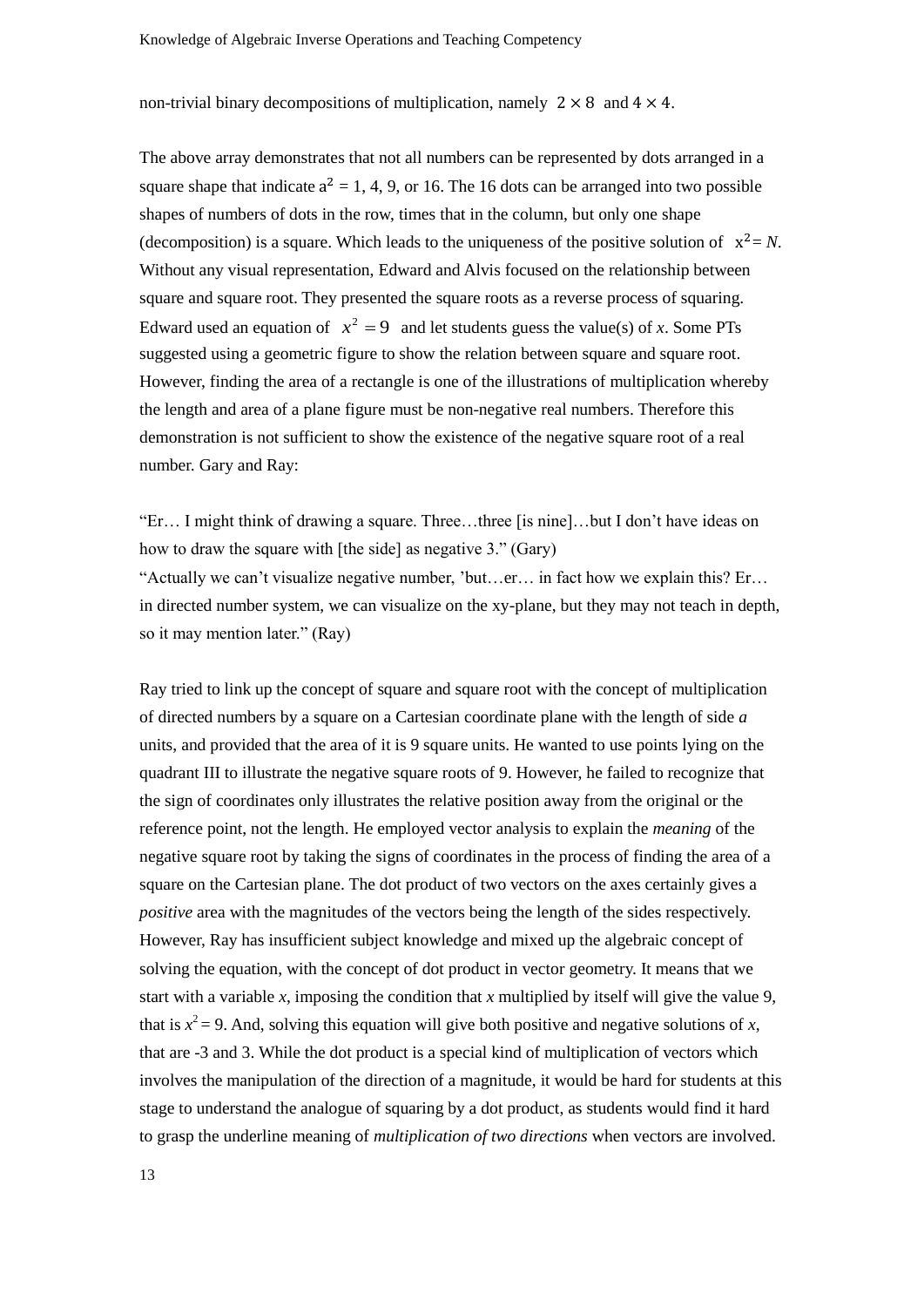The response of Ray to this question reflects that he is relatively weak in PCK. It created students' confusion to the existence of negative length, area or so on. Also students from grade 8 may not have come across the meaning of vector operation. It was not an appropriate example used in teaching this topic. From the PT's examples to illustrate the abstract concept, there is still room to improve.

## KCS and KCT: Reacting to a misconception

In attempting to solve a problem, a student wrote the negative sign in front of *a* as in the expression  $(-a)^2 = 9$ . PTs were asked why the student assumed the negative value for the square root of 9. What was he thinking? The PTs provided two interpretations: Charles, Fanny and Gary inferred that the student did not grasp the idea of "negative value of *a*" in the teacher's question. For instance,

"Em…he [the student] might not think that the value of this unknown could be either positive or negative. He probably thought, taking it for granted, that it must be a positive number… because it is an unknown; so, the unknown could be positive or negative … but he did not think of the possibility that this number could be a negative number." (Gary) "He would think of the negative root, and then said, 'there is a negative sign inside, so I want to add a bracket.' like that…." (Ray)

However Ray was not aware that the negative sign should be embedded in *a* when we wrote  $a^2 = 9$ . Jack and Mandy attributed it to the student's incapability.

"At that moment he was thinking he thought wrong. I think his mind went blank." (Jack)

The majority of the PTs also criticized this (demo) teacher's suggestion to the student to erase the negative sign. For example,

"The teacher should let him (the student) continue. In fact, he (this student) was able to write this, why don't we let him finish it? That is … I think the teacher just wanted the student to write the equation . . . but I think that the student had the whole plan in his mind . . . so we can talk about what was in his mind and help him to clarify the misconceptions in terms of format." (Jack)

Jack thought that the video teacher should allow the student to continue solving the problem, and let the students elaborate on their method. As teachers we had better revise our method when a student comes across contradiction at the end. In this subroutine, Jack demonstrated a proficiency of PCK. However, there were methods concerned with how to prompt the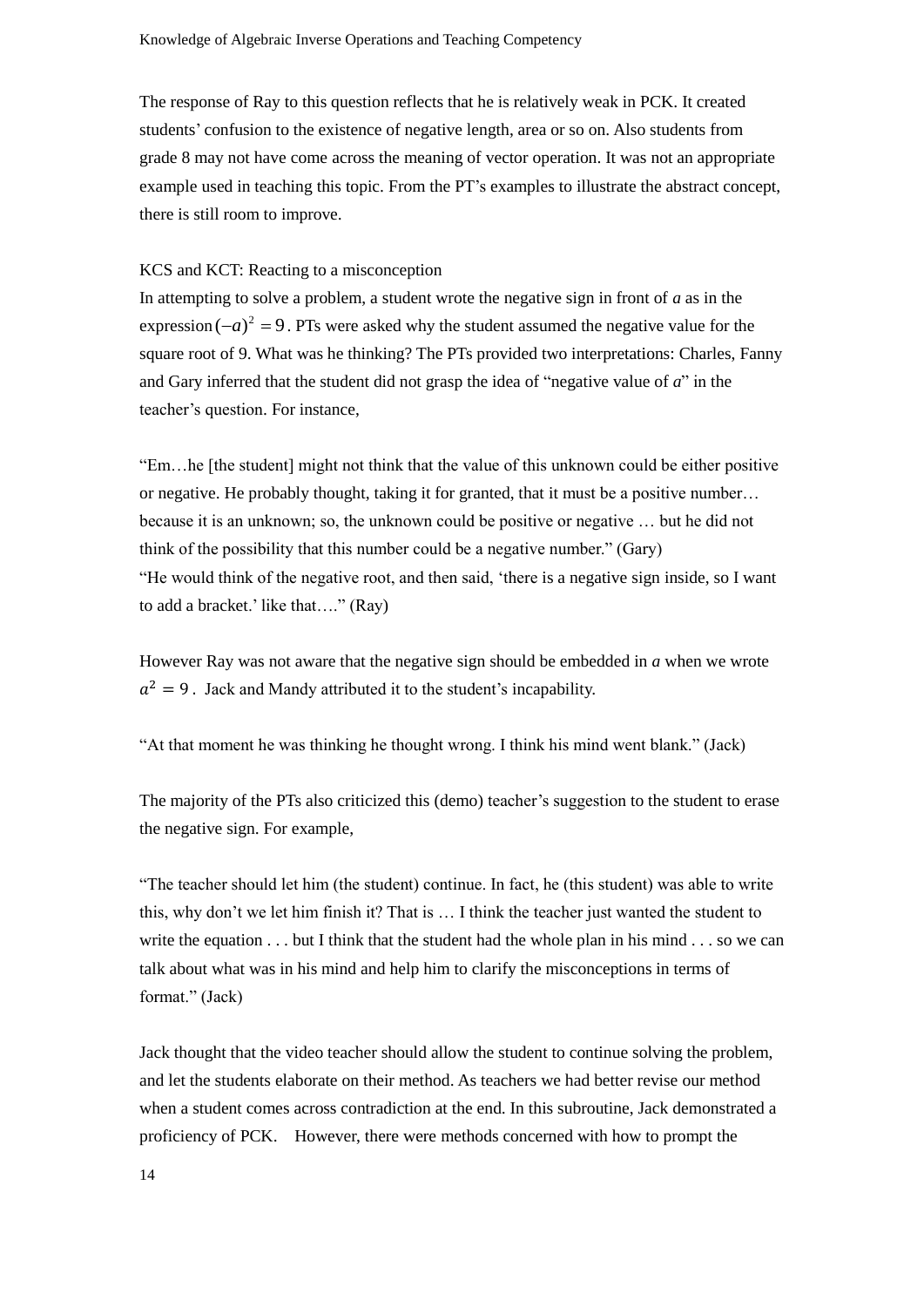student to consider that *a* could be either a positive or a negative number. For example, Mandy tried to provide the student with hints:

"What about if *a* equals  $-3$ ? How about the square of  $-3$ ?" (Mandy)

However, it was a bad approach because Mandy just said the answer indirectly.

CK: Mathematical explanations for why  $\sqrt{(-4)^2} \neq -4$ .

All of the PTs correctly stated that  $\sqrt{(-4)^2} \neq -4$ . The knowledge they applied is CCK; that is, the radicand is non-positive; hence,  $\sqrt{(-4)^2} \neq -4$ . They also commented that there must be an error in some steps in the expression:  $\sqrt{(-4)^2} = (-4)^{2 \times \frac{1}{2}} = (-4)^1 = -4$  $\overline{-4)^2}$  =  $(-4)^{2 \times \frac{1}{2}}$  =  $(-4)^1$  = -4; however, none of the PTs could provide a mathematical reason to explain why this evaluation did not work. Some stated that  $\sqrt{(-4)^2}$  should firstly give  $\sqrt{16}$  based on the order of operations: taking square root after squaring.

## SCK: Explanation of a negative square root

The analysis of the eight Hong Kong PTs' PCK in teaching the concept of the "square root" shows how they adopted a procedural and purely computational approach to instruction. As evidenced in their approaches in explaining  $a^2 = 9$ , most of them adopted an approach of 3 times 3 equals 9, and negative 3 times negative 3 equals 9. However, this overly simplistic approach cannot facilitate students' algebraic thinking, because substituting the numbers 3 and –3 is a type of trial and error process and is hard to generalize a pattern. Similarly, in responding to the students' questions such as "adding the negative sign in front of a*"*, these PTs provided the hints that "–3 is also the square root of 9" to emphasize that the sign of *a* could be either positive or negative. However, when we say "the square root of 9", we refer to the positive square root. When we want to specifically refer to the negative root, we say "the negative square root of 9". Notation wise, writing  $-\sqrt{9}$  or  $+\sqrt{9}$ , does not literally mean that  $\sqrt{9}$  has two possible values. Their responses to the KCS question demonstrated that the PTs tended to interpret the students' confusions as superficial understanding; for some of the PTs, it was even worse, they attributed it to the students' lack of focus. Some evidence also shows that the PTs embraced the students' previous knowledge in learning the concept of the square, that is, how to interpret the operational meaning of superscripted 2 in  $3^2$ , yet this is not related to the concept of square root.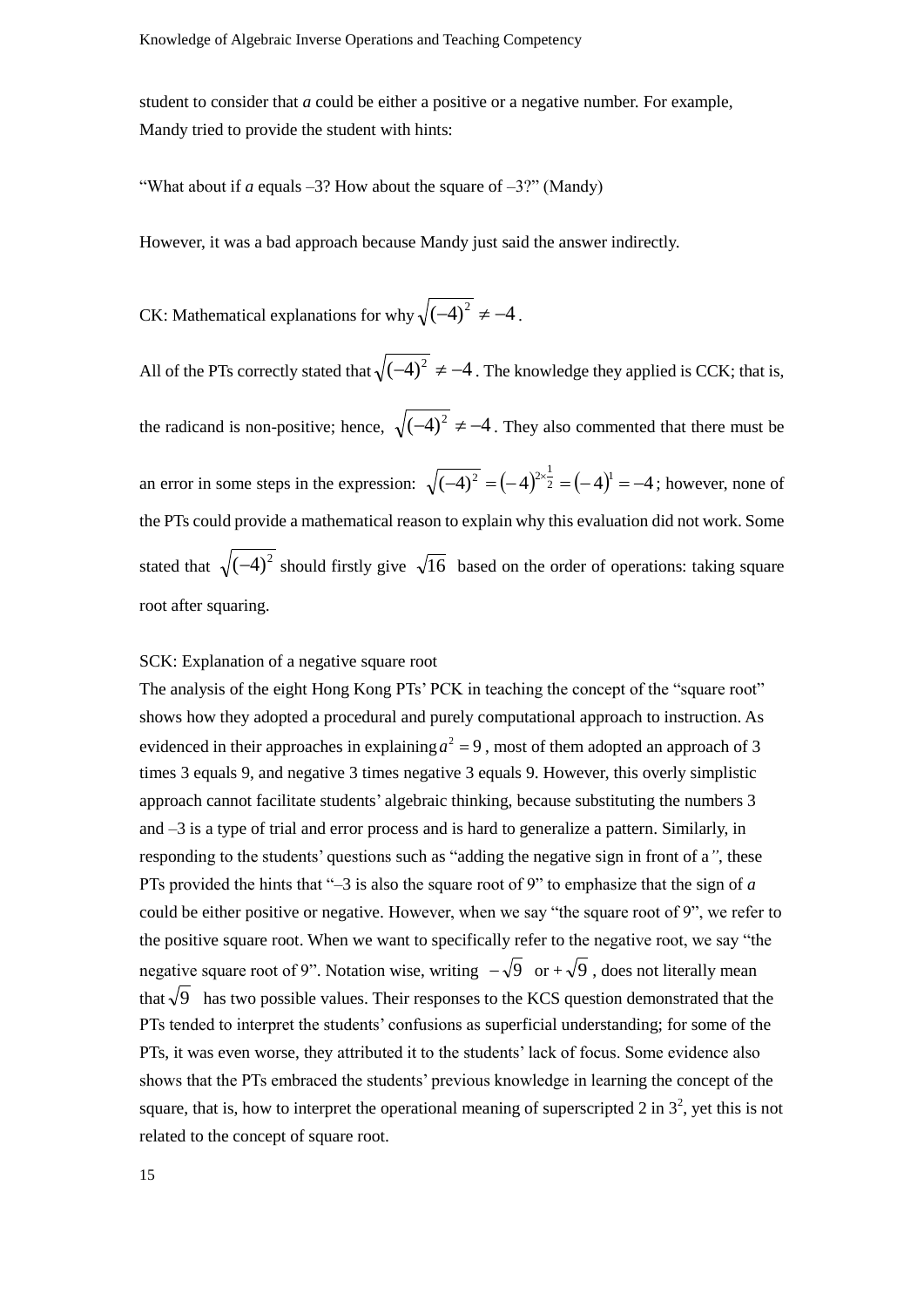PTs' responses to the questions about the scenario of TIMSS students' mistakenly putting a negative sign in front of *a* indicating (TIMSS, 1999, video time: 07:01) that PTs might have some misconceptions about variables and unknowns. The meaning of variables closely relates to contextual understanding. Absence of equations and numbers as a referent, variable becomes *an arbitrary object in a structure related by certain properties* (Usiskin 1988, p.12). In our case study, the meaning of variables is related to category (2) of Usiskin's description about variable. The misinterpretation of a student in the TIMSS video by putting  $-a^2 = 9$ because the negative sign is absorbed (embedded) in the variable *a*, when we define *a* as a variable at the beginning, only be treated as an unknown by imposing " $= 9$ ". Putting a minus sign in front of *a* is unnecessary. The student mixed up a variable with a constant *a*. Teachers should explain it along this line. There is also a problem around the context with the question of finding the length of the side of a quadrilateral square of an area of 9 units. It would be different to asking to find the length of one side of a quadrilateral with an area of 16 units. Which leads to two possible combinations,  $4\times4$ , and  $2\times8$ , if we do not specify it as a square. By guessing a number whose product of itself is 9, it is different from solving an equation of  $x^2 = 9$ , originating from the area of the square and letting the unknown side's length be *x*, would provide some context for problem solving.

Furthermore, the minus sign will be extraneous and embedded in the variable *a* when writing that the value of  $a^2$  is equal to 9. The variable a will become an unknown of the expression  $a^2 = 9$ . This underline meaning illustrated how PTs' understood the concept of algebra as an arithmetic generalization, or a set of problem solving procedures. None of our PTs pointed out that putting a minus sign in front of *a* was unnecessary when teaching students to solve the problem: *what is the negative value of a if*  $a^2 = 9$ *?* Owning insufficient SMK, they were incapable of facilitating students' development of structural conceptual understanding to algebra, but were limited to procedural learning or operational concept (Sfard, 1991; Akgün & Özdemir, 2006).

#### **Discussion**

In the TIMSS video, the demo teacher tried to facilitate students' abstractive thinking. Mitchelmore and White (2000, 2007) identified the various learning stages regarding the intensity of abstraction; namely, familiarization, similarity recognition, reification, and formalization. Accordingly the teaching for abstraction, familiarization and similarity recognition can be found in the lesson. The teacher used the examples of *square of 3* and *square of –3* helping students to be familiar with the structure of expression of square. Using another example by asking students to find "the positive value of *a* if the square of *a* is 9" and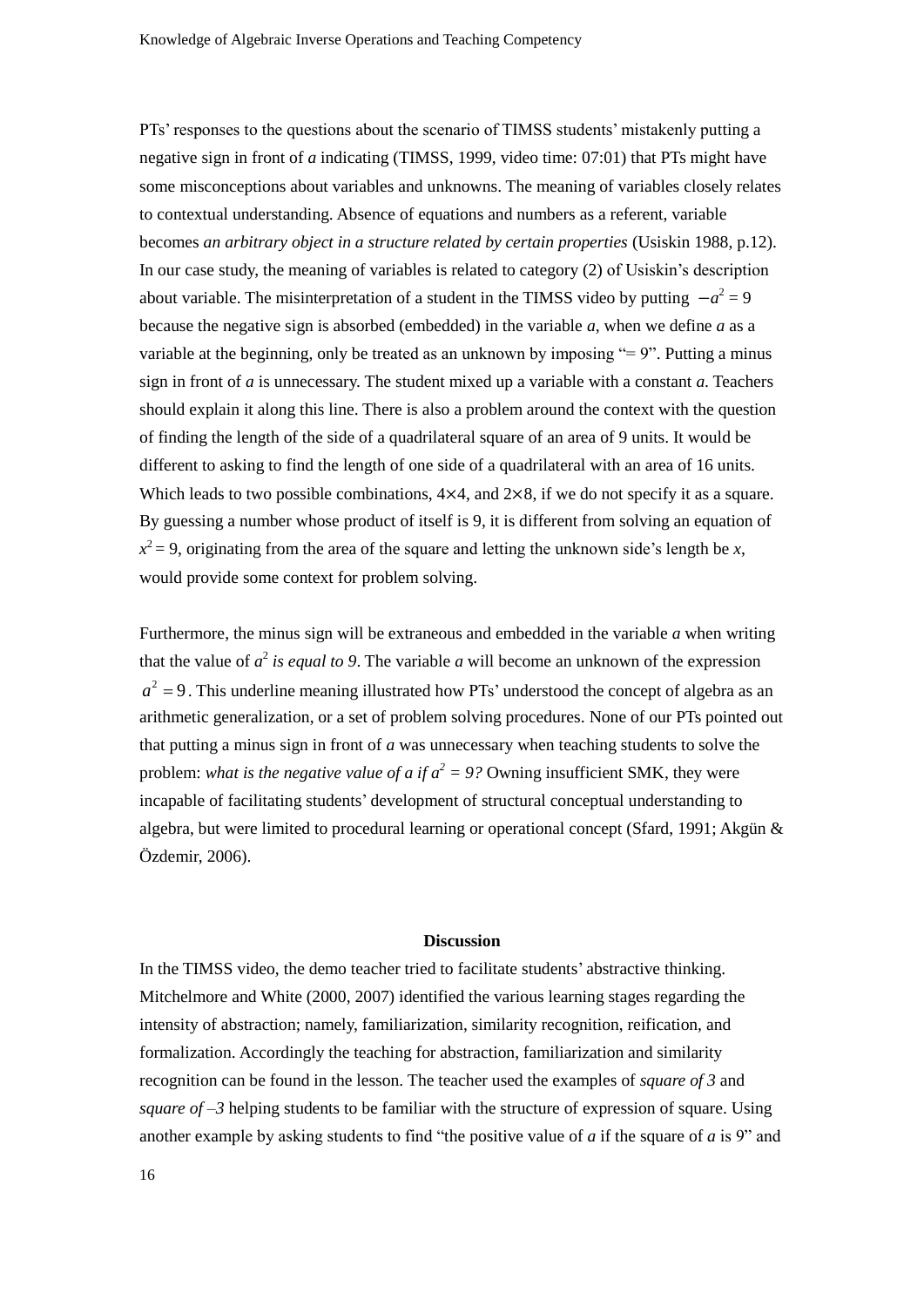"the negative value of  $\alpha$  if the square of  $\alpha$  is 9", helping students to recognize the similar concept among different contexts. Unfortunately, the demo teacher in the TIMSS video failed to reach the reification and formalization stages in teaching this abstraction. The ability of leading students to reach the abstract understanding at these two levels is vital in fostering the development of structurally algebraic concepts (Sfard, 1991).

Abstraction, or the use of different representations or interpretations with the same conceptual meaning, is common in mathematics. Therefore the development of students' conceptual understanding would be affected by the teachers' ability to identify ambiguity (Hersh 2014). In our case, the ambiguity is: *should we write*  $-a^2 = 9$  *or*  $a^2 = 9$  *when looking for the negative square root of 9?* For the participating PTs in this study, they neither have sufficient awareness of recognizing the elements of teaching abstract ingredients, nor the understanding of the definition of variables.

EMFAS about a composite function in explaining  $\sqrt{(-4)^2} \neq -4$ .

Analysing the PTs' SMK showed that they might have had sufficient CCK in making judgments, yet they were apparently unable to answer a student's enquiry about why  $(-4)^2 \neq -4$ ? This reflected the weakness in their SCK. The PTs did not demonstrate sufficient understanding of the radical sign  $\sqrt{\phantom{a}}$ , nor application of the Index Law, nor the properties of composite functions. In the case of  $\sqrt{(-4)^2 = (-4)^{2}} = (-4)^{1} = -4$  $\overline{-4)^2}$  =  $(-4)^{2 \times \frac{1}{2}}$  =  $(-4)^1$  =  $-4$ , the PTs seemed to overlook the fact that the Index Law cannot be applied to the case of (negative number)<sup>2</sup> =  $(\sqrt{\text{negative number}})^2$ , because of the restricted property of composite functions. Here,  $f: x \mapsto x^2$ , and  $f^{-1}: x \mapsto \sqrt{x}$ . Applying the property of composite functions, we have  $f \circ f^{-1}(x) = f[f^{-1}(x)] = x$ ; but making  $x, f \circ f^{-1}(x)$  and  $f[f^{-1}(x)]$  equal is possible only if  $f^{-1}(x)$  is well defined. However, in this case, the

real-value inverse function 
$$
f^{-1}(x) = \sqrt{x}
$$
 is undefined when  $x < 0$ .

The lack of adequate SMK, particularly SCK, could explain why their PCK in teaching this algebraic concept is procedural. Algebraic thinking involves understanding roles and properties of variables, as well as the relevant operations among those variables. Learning algebra entails transitioning from a less abstract state to a more abstract state. In this current case, by knowing computationally that the square of the number 3 or  $-3$  is 9, the level of abstraction that learners can only reach are familiarization and similarity recognition. The reification level is achieved when learners identify that the positive sign can be adopted only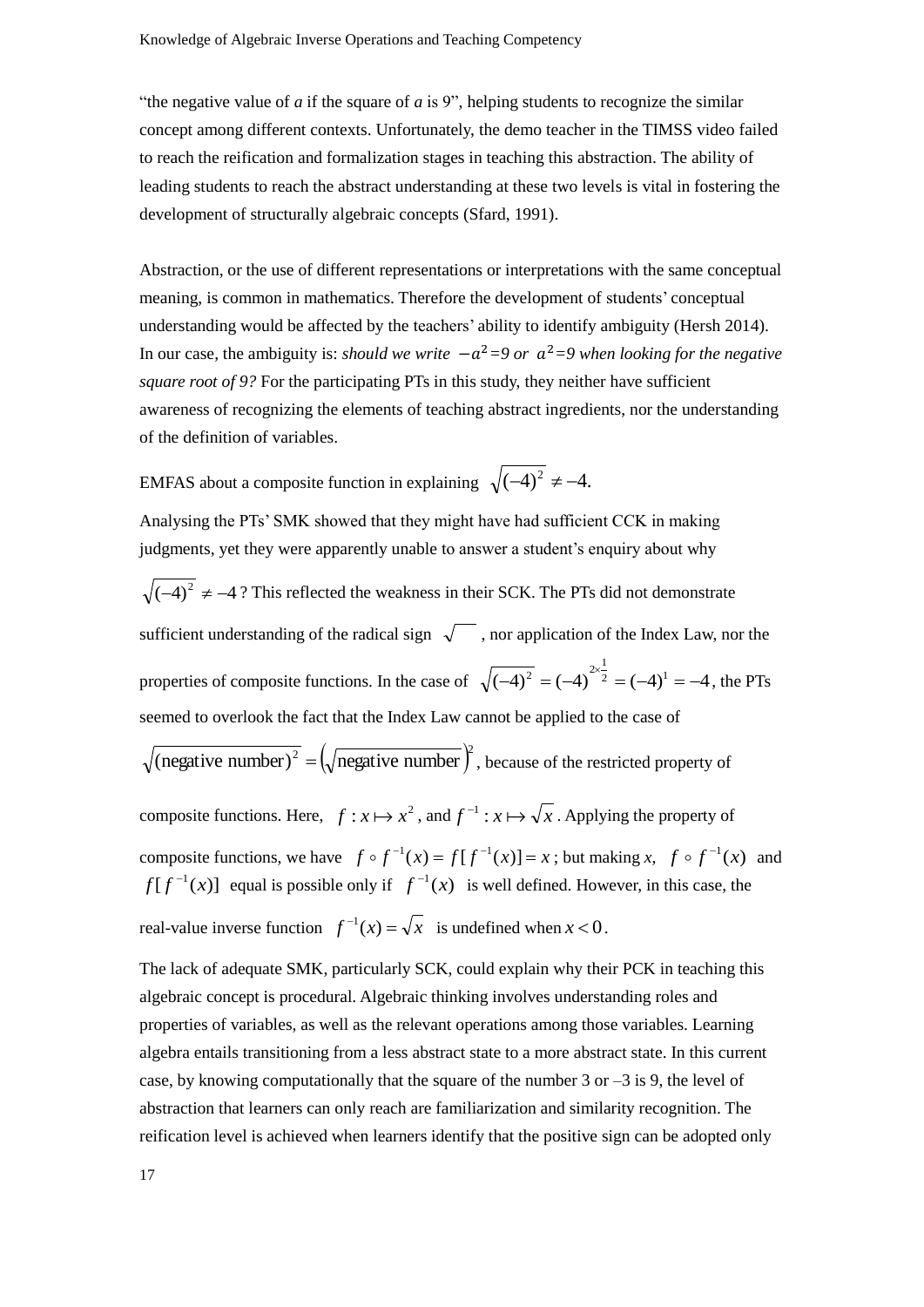when the square root of a number is determined, because we treat *squaring-taking square root* as a pair of function and its inverse. Knowing what constraints exist when writing  $f \circ f^{-1}(x) = f[f^{-1}(x)] = x$  is at the level of formalization. It is because the inverse function  $f^{-1}$ :  $x \mapsto \sqrt{x}$  can be applied only to the domain of non-negative real numbers.

When students ask the truth of the following two calculations:  $\sqrt{(-4)^2} = -4$  or

 $(-4)^2 = 4$ , the PTs' responses on their incapability to distinguish them reflect their difficulty in applying the knowledge of EMFAS. Since there is a restriction in applying the Index Rule:  $(x^m)^{1/n} = (x^{1/n})^m$  when  $x < 0$  and *n* is odd. Looking at this rule from the advanced standpoint refers to the interpretation of the set-functional aspect of the composite of a function and its inverse when  $m=n=2$ , and  $x < 0$ . To a certain extent, this knowledge of EMFAS will be used by teachers to help students to overcome troublesome knowledge (Meyer & Land, 2003). The term troublesome knowledge is originally defined by Perkins (1999) and is usually associated with the term threshold concept − *the concept constituted by the knowledge that is "alien", counter-intuitive or even intellectually absurd at face value* (Meyer & Land 2003, p. 2). Interpretation of why 4 is the only correct answer for

the simplification of  $\sqrt{(-4)^2}$  requires teachers' proficiency in the knowledge of EMFAS, which contributes to their SMK in terms of concept of functions, their inverses, and composite functions. This proficiency further helps students to overcome the threshold of why

 $(-4)^2$  cannot give two values:  $-4$  and 4, when both seem correct. In contrast, the

insufficiency of this EMFAS knowledge can hardly reach the abstraction levels of reification and formalization (Mitchelmore & White, 2000, 2004, 2007) in teaching algebra. As a result, the PTs could hardly achieve a high-quality PCK that assists students in developing algebraic thinking. It is believed that subject matter knowledge (SMK) is the prerequisite of the richness of PCK.

#### **Conclusion**

A small sample size, due to reluctant participation, because of the lengthy interview in this investigation, is our limitation. We can only select one common topic in the lower secondary level as our focus. Square-square root is one of the very few topics that involves the algebraic property of nonlinearity (the term involves  $x^2$ ). Students at this level find it difficult to manipulate variables expressed in nonlinear status.

18 Despite its limitations, this study highlights the role of SMK, particularly SCK or EMFAS,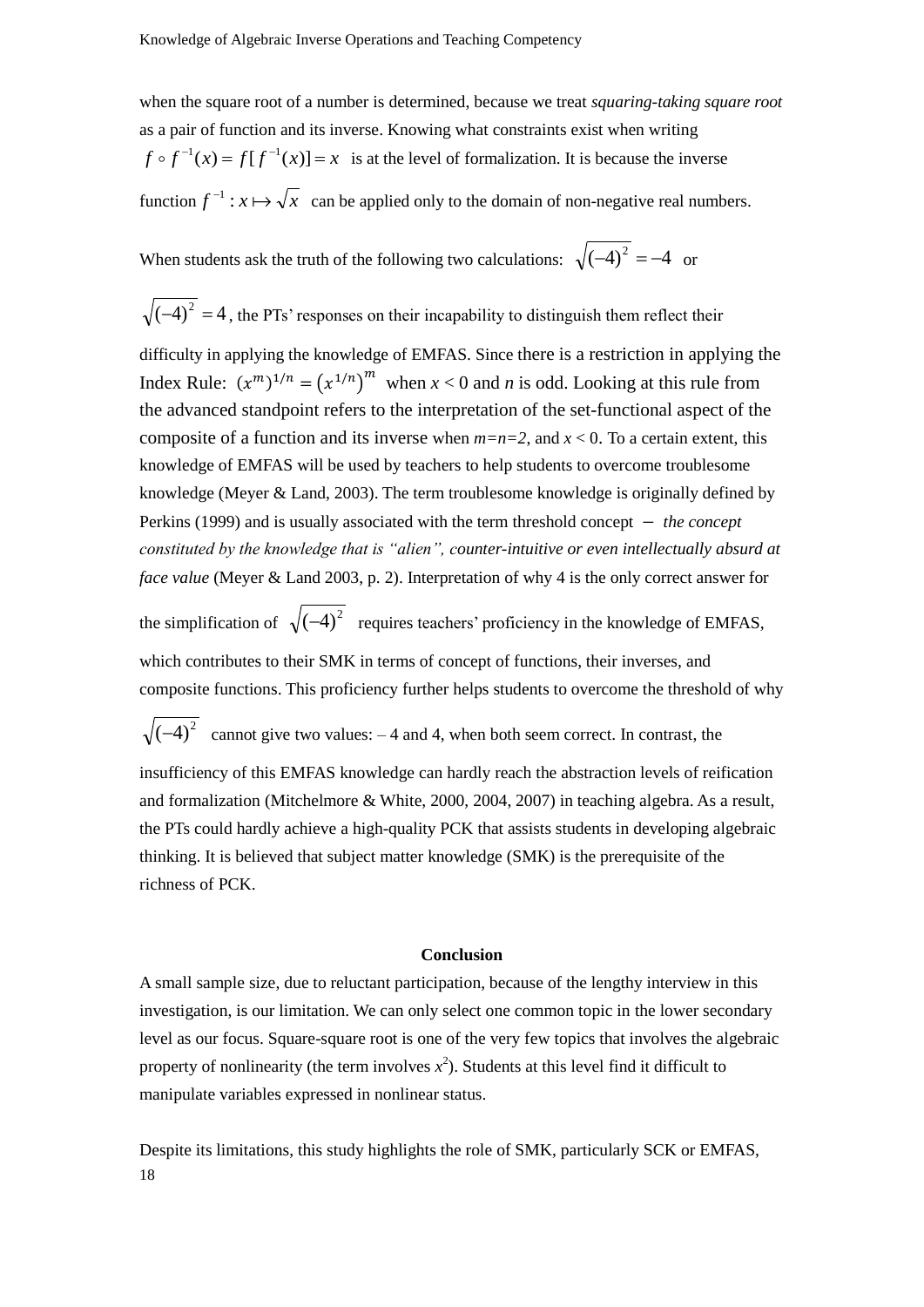and plays a significant role in the PCK of HK PTs, as observed according to how they taught the concept of square root. Consistent with assertion by Buchholtz et al. (2013), the current study shows that the examined HK PTs could not connect relevant university mathematics with what they taught. A lack of adequate knowledge of algebraic operations and functions caused these PTs to teach this algebraic concept procedurally, rather than using algebraic abstractions. In addition, this study provides a novel perspective for evaluating the quality of PCK from the perspective of SCK and EMFAS. We can thus reconsider the construct of PCK, which cannot be separated from CK, particularly it cannot be separated from SCK or EMFAS. Both of these models are more crucial than CCK in enabling mathematics teachers to help students develop a more conceptual understanding. Unfortunately the current curriculum has been trimmed down to a very narrow scope and superficial depth, even though teachers possess advanced knowledge, they may not easily apply (or deliver the mathematical concepts by) EMFAS in teaching. Modification would be suggested by introducing the skill of applying EMFAS in core pedagogy courses in mathematics teacher education.

To us, EMFAS is a kind of *tool*, or approach, or some kind of proficiency to tackle the challenge of teaching and learning. Teachers' skilfulness to enhance students in learning the concept of square root reflects their richness of PCK, where SMK is necessary, but not sufficient. The interview data shows that our PTs could not lead students to understand the third or fourth level of abstraction of this particular concept, which reflects their weakness in PCK. But how does one lift students to reach the fourth level? EMFAS here may play an important role. Perhaps in many situations of mathematics teaching, knowledge of EMFAS helps teachers to teach more effectively. Even though the role of EMFAS in the construct of knowledge of teaching according to Hill et al. (2005) and Ball et al. (2005) has not been established, we hope to add a little remark to the development of mathematics teachers' education: proper application, or transforming the subject knowledge to EMFAS, will likely uplift the effectiveness of mathematics abstraction delivery, particularly in algebra teaching. This little study aims at stimulating further research on this area of mathematics teacher education.

#### **References**

- Akgün, L. & Özdemir, E. M. (2006). Students' understanding of the variable as general number and unknown: A case study. *Teaching of Mathematics*. 9, 45-51.
- Ball, D. (2005). Effects of teachers' mathematical knowledge for teaching on student achievement. *American Educational Research Journal*. *42*(2), 371–406.
- Ball, D.L., Hill, H.C. & Bass, H. (2005). Knowing mathematics for teaching: Who knows mathematics well enough to teach third grade, and how can we decide? *American Educator, 29*(3). 14-17, 20-22, 43-46.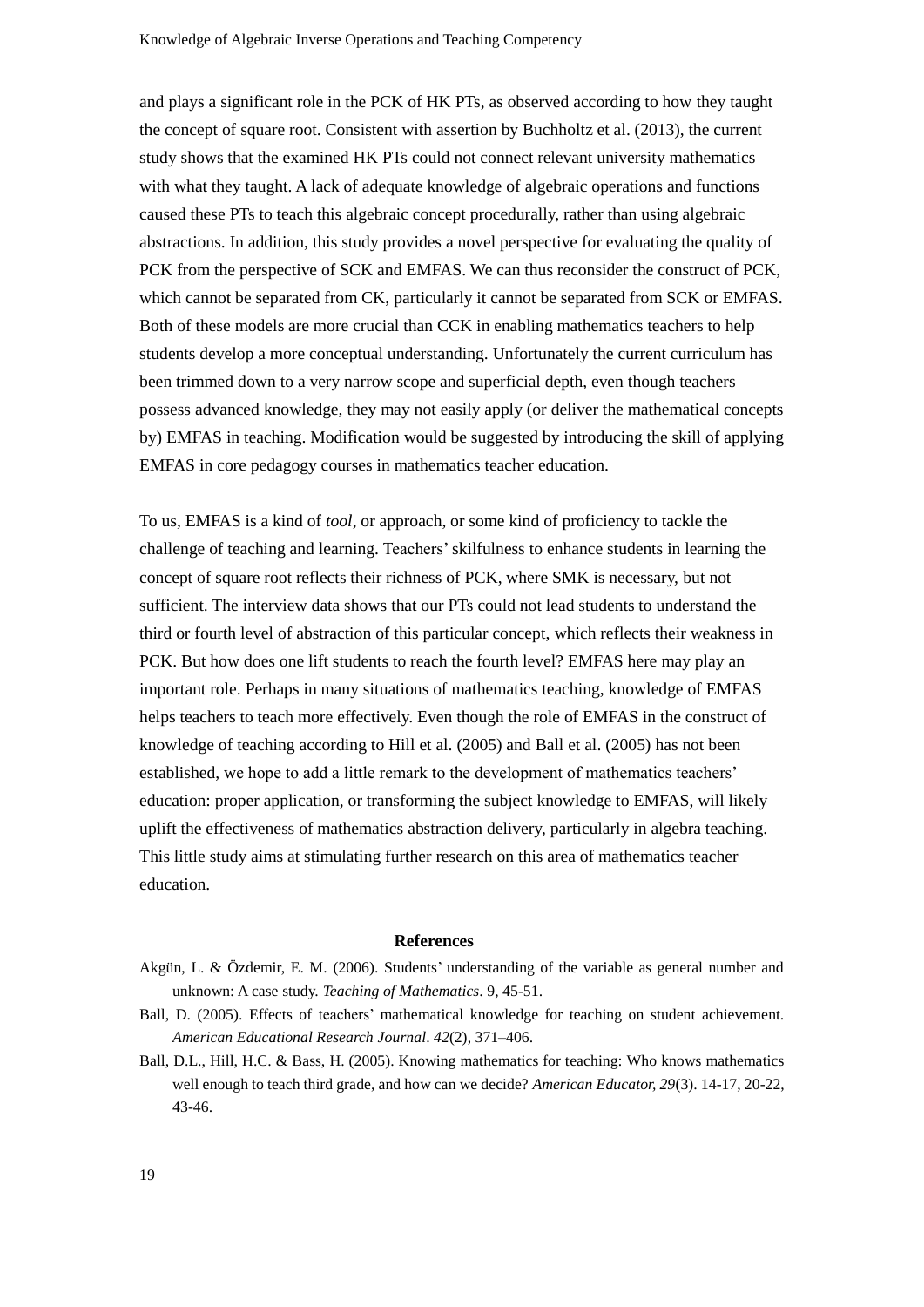- Buchholtz, N., Leung, F., Ding, L., Kaiser, G., Park, K., & Schwarz, B. (2013). Future mathematics teachers' professional knowledge of elementary mathematics from an advanced standpoint. *ZDM – The International Journal on Mathematics Education, 45*(1), 107-120.
- Hersh, R. (2014). *Experiencing Mathematics – what do we do, when we do mathematics?* Providence, Rhode Island: American Mathematical Society.
- Crisan, C. (2014). The case of the square root: Ambiguous treatment and pedagogical implications for prospective mathematics teachers. In S. Pope (Ed.), *Proceedings of the 8th British Congress of Mathematics Education)* (pp. 73-8o).
- Deiser, O. & Reiss, K. (2014). Knowledge transformation between secondary school and university mathematics. In S. Rezat et al. (Eds.), *Transformation - A fundamental idea of mathematics education* (pp. 51-63). New York: Springer Verlag.
- Even, R. (1993). Subject-matter knowledge and pedagogical content knowledge: Prospective secondary teachers and the function concept. *Journal for Research in Mathematics Education, 24*(2), 94-116.
- Gough, J. (2007). Teaching square roots: Conceptual complexity in mathematics language. *Australian Senior Mathematics Journal*, *21*(1), 53.
- Hill, H. C., Rowan, B., & Ball, D. L. (2005). Effects of teachers' mathematical knowledge for teaching on student achievement. *American Educational Research Journal*, *42*(2), 371-406.
- Hill, H. C., Ball, D. L., & Schilling, S. G. (2008a). Unpacking pedagogical content knowledge: Conceptualizing and measuring teachers' topic-specific knowledge of students. *Journal for Research in Mathematics Education, 39*(4), 372-400.
- Hill, H. C., Blunk, M. L., Charalambous, C. Y., Lewis, J. M., Phelps, G. C., Sleep, L., & Ball, D. L. (2008b). Mathematical knowledge for teaching and the mathematical quality of instruction: An exploratory study. *Cognition and Instruction*, *26*(4), 430-511.
- Kaiser, G. & Buchholtz, N. (2014). The impact of an Innovative Program in mathematics Teacher Education at the Justus-Liebig-university in Giessen. In M. Hattermann, A. Peter-Koop, & S. Rezat (Eds), *Transformation - A Fundamental Idea of Mathematics Education* (pp. 85-105). New York: Springer Verlag.
- Klein, F. (1932). Elementary mathematics from an advanced standpoint Part 1: Arithmetic, algebra, analysis. New York: Macmillan.
- Krauss, S., Baumert, J., & Blum, W. (2008). Secondary mathematics teachers' pedagogical content knowledge and content knowledge: Validation of the COACTIV constructs. *ZDM – The International Journal on Mathematics Education, 40*(5), 873-892.
- Ma, L. (1999). Knowing and teaching elementary mathematics teachers' understanding of fundamental mathematics in China and the United States. Mahwah, N.J.: Lawrence Erlbaum Associates.
- Meyer, J.H.F. and Land, R. (2003) Threshold concepts and troublesome knowledge: linkages to ways of thinking and practising within the disciplines (1). In: C. Rust (Ed.), *Improving Student Learning: Theory and Practice – 10 Years On. Proceedings of the 10th Improving Student Learning Conference* (pp. 412-424). Oxford: OCLSD.
- Mitchelmore, M. C., & White, P. (2000). Teaching for abstraction: Reconstructing constructivism. In J. Bana & A. Chapman (Eds.), *Proceeding of the 23rd Conference of the Mathematics Education Research Group of Australasia* (pp. 432-439). Perth: MERGA.
- Mitchelmore, M., & White, P. (2004). Abstraction in mathematics and mathematics learning. In M.J. Hoines & A.B. Fuglestad (Eds.), *Proceedings of the 28th International Conference of the Psychology in Education* (Vol. 3, pp. 329-336). Rotterdam, Netherland: Sense.
- Mitchelmore, M. C., & White, P. (2007). Abstraction in mathematics learning. *Mathematics Education Research Journal, 19*(2), 1-9.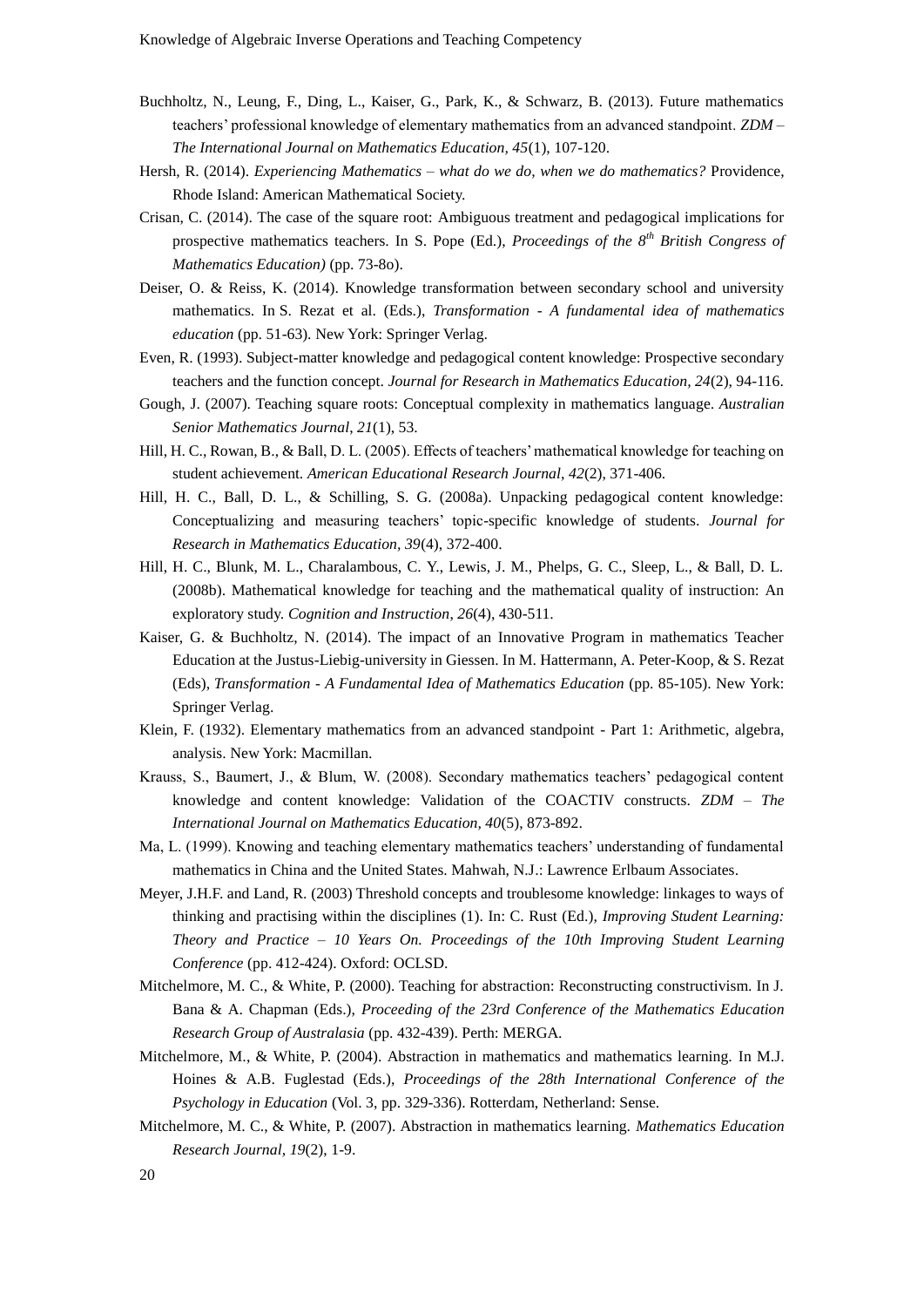- Mishra, P., & Koehler, M. J. (2006). Technological pedagogical content knowledge: A new framework for teacher knowledge. *Teachers College Record*, *108*(6), 1017‐1054.
- Mullis, I., Martin, M., & Foy, P. (2008). TIMSS 2007 international mathematics report: Findings form IEA's trends in international mathematics and science study at the fourth and eighth grades. Boston, Massachusetts: TIMSS & PIRLS International Study Center, Boston College.
- Organization for Economic Co-operation and Development. OECD. (2014). PISA 2012 Results: What students Know and can do Student performance in mathematics, reading and science. (Vol. I, Revised edition, February 2014): PISA, OECD Publishing. DOI[:10.1787/9789264208780-en](http://dx.doi.org/10.1787/9789264208780-en)
- Perkins, D. (2006). Constructivism and troublesome knowledge. In J.H.F. Meyer & R. Land (Eds.), *Overcoming barriers to student understanding: Threshold concepts and troublesome knowledge*  (pp. 33-47). UK: Oxon. Routledge.
- Schwarz, B., Leung, I. K., Buchholtz, N., Kaiser, G., Stillman, G., Brown, J., & Vale, C. (2008). Future teachers' professional knowledge on argumentation and proof: a case study from universities in three countries. *ZDM – The International Journal on Mathematics Education, 40*(5), 791-811.
- Sfard, A. (1991). On the dual nature of mathematical conceptions: Reflections on processes and objects as different sides of the same coin. *Educational Studies in Mathematics, 22*(1), 1-36.
- Sfard, A., & Linchevski, L. (1994). The gains and the pitfalls of reification the case of algebra. E*ducational Studies in Mathematics, 26*, 191-228.
- Shulman, L. S. (1986). Those who understand: Knowledge growth in teaching. *Educational Researcher*, *15*(2), 4-14.
- Schmidt, W., Tatto, M.T., Bankov, K. Blomeke, S., Cedillo, T., Cogan, L. Han, S.I., Houang, R., Hsieh, F.J., Paine, L., Santillan, M., & Schwille, J. (2007). *The preparation gap: Teacher education for middle school mathematics in six countries*. East Lansing, MI: Michigan State University.
- Tatto, M. T., Schwille, J., Senk, S., Ingvarson, L., Peck, R., & Rowley, G. (2008). *Teacher education and development study in mathematics (TEDS-M): Conceptual framework*. East Lansing, MI: Teacher Education and Development International Study Center, College of Education, Michigan State University.
- Tatto, M. T., Schwille, J., Senk, S. L., Ingvarson, L., Rowley, G., Peck, R. (2012). Policy, practice, and readiness to teach primary and secondary mathematics in 17 Countries: Findings from the IEA Teacher Education and Development Study in Mathematics (TEDS-M). Amsterdam, the Netherlands: IEA center.
- Tirosh, D., & Even, R. (1997). To define or not to define: the case of  $(-8)^{1/3}$ . *Educational Studies in Mathematics*, *33*(3), 321-330.
- Thompson, P. W. (2016). Researching Mathematical Meanings for Teaching. L. English & D. Kirshner (Eds.), *The third Handbook of International Research in Mathematics Education* (pp. 435-461). London: Taylor and Francis.
- TIMSS. (1999). HK1 SQUARE ROOTS. TIMSSVIDEO. VIDEO RETRIEVED FROM: *<http://www.timssvideo.com/43>* (RETRIEVED ON 27TH JULY, 2013)
- Turner, D. (2011). *The teaching school as a means for addressing the knowledge-doing gap*. Doctor of Education thesis. Central Queensland University, Rockhampton. <http://hdl.cqu.edu.au/10018/916546>
- Usiskin, Z. (1988). Conceptions of School Algebra and Uses of Variables. In A. Coxford & A. Shulte (Eds.). *The Ideas of Algebra, K-12: 1988 Yearbook, National Council of Teachers*